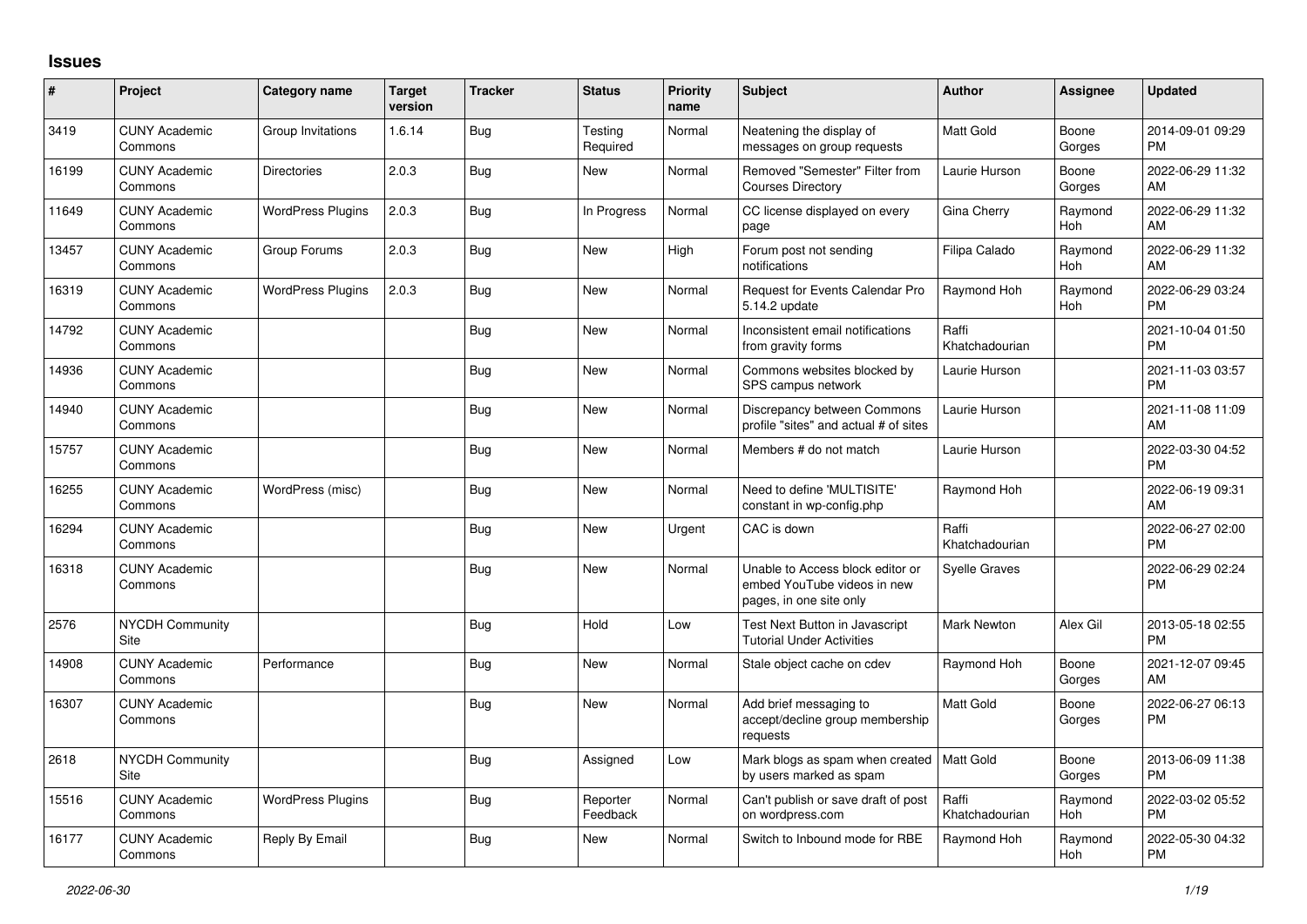| #     | Project                         | Category name            | <b>Target</b><br>version | <b>Tracker</b> | <b>Status</b>        | <b>Priority</b><br>name | <b>Subject</b>                                                                                               | Author              | <b>Assignee</b> | <b>Updated</b>                |
|-------|---------------------------------|--------------------------|--------------------------|----------------|----------------------|-------------------------|--------------------------------------------------------------------------------------------------------------|---------------------|-----------------|-------------------------------|
| 16245 | <b>CUNY Academic</b><br>Commons | WordPress (misc)         |                          | <b>Bug</b>     | Reporter<br>Feedback | Normal                  | Save Button missing on<br>WordPress Profile page                                                             | scott voth          | Raymond<br>Hoh  | 2022-06-16 03:09<br><b>PM</b> |
| 8992  | <b>NYCDH Community</b><br>Site  |                          |                          | <b>Bug</b>     | Assigned             | Normal                  | Multiple RBE error reports                                                                                   | <b>Matt Gold</b>    | Raymond<br>Hoh  | 2017-12-11 05:43<br><b>PM</b> |
| 5488  | <b>CUNY Academic</b><br>Commons | Social Paper             | Future<br>release        | <b>Bug</b>     | <b>New</b>           | Normal                  | Add a "last edited by" field to<br>Social Paper group directories                                            | <b>Boone Gorges</b> |                 | 2016-04-21 10:05<br><b>PM</b> |
| 6356  | <b>CUNY Academic</b><br>Commons | <b>WordPress Plugins</b> | Future<br>release        | Bug            | Reporter<br>Feedback | Low                     | Should Subscribe2 be<br>deprecated?                                                                          | Luke Waltzer        |                 | 2017-03-20 12:20<br><b>PM</b> |
| 6755  | <b>CUNY Academic</b><br>Commons | WordPress (misc)         | Future<br>release        | <b>Bug</b>     | New                  | Normal                  | Cannot Deactivate Plugin                                                                                     | Laura Kane          |                 | 2016-11-16 01:12<br>PM        |
| 11024 | <b>CUNY Academic</b><br>Commons | WordPress (misc)         | Future<br>release        | Bug            | New                  | Normal                  | Subsites should not show "you<br>should update your .htaccess<br>now" notice after permalink setting<br>save | <b>Boone Gorges</b> |                 | 2019-01-28 01:35<br><b>PM</b> |
| 11392 | <b>CUNY Academic</b><br>Commons |                          | Future<br>release        | <b>Bug</b>     | <b>New</b>           | Normal                  | Migrate users away from<br><b>StatPress</b>                                                                  | <b>Boone Gorges</b> |                 | 2019-04-23 03:53<br><b>PM</b> |
| 12573 | <b>CUNY Academic</b><br>Commons | <b>WordPress Plugins</b> | Future<br>release        | Bug            | New                  | Normal                  | <b>CommentPress Core Issues</b>                                                                              | scott voth          |                 | 2020-03-24 04:32<br><b>PM</b> |
| 7022  | <b>CUNY Academic</b><br>Commons | Announcements            | Future<br>release        | Bug            | <b>New</b>           | Normal                  | Sitewide announcements should<br>be displayed on, and dismissable<br>from, mapped domains                    | <b>Boone Gorges</b> | Boone<br>Gorges | 2018-03-22 10:18<br>AM        |
| 7663  | <b>CUNY Academic</b><br>Commons | Social Paper             | Future<br>release        | <b>Bug</b>     | <b>New</b>           | Normal                  | Social Paper notifications not<br>formatted correctly on secondary<br>sites                                  | <b>Boone Gorges</b> | Boone<br>Gorges | 2018-04-16 03:52<br><b>PM</b> |
| 7981  | <b>CUNY Academic</b><br>Commons | Social Paper             | Future<br>release        | <b>Bug</b>     | <b>New</b>           | Normal                  | Social Paper comments should<br>not go to spam                                                               | Luke Waltzer        | Boone<br>Gorges | 2018-04-16 03:52<br><b>PM</b> |
| 8675  | <b>CUNY Academic</b><br>Commons | <b>User Onboarding</b>   | Future<br>release        | Bug            | Reporter<br>Feedback | Low                     | Add new User search screen calls<br>for the input of email address but<br>doesn't work with one              | Paul Hebert         | Boone<br>Gorges | 2017-10-11 11:17<br>AM        |
| 9289  | <b>CUNY Academic</b><br>Commons | <b>WordPress Plugins</b> | Future<br>release        | Bug            | Reporter<br>Feedback | Normal                  | Email Users Plugin                                                                                           | Laurie Hurson       | Boone<br>Gorges | 2018-10-24 12:34<br><b>PM</b> |
| 9926  | <b>CUNY Academic</b><br>Commons | <b>WordPress Plugins</b> | Future<br>release        | Bug            | <b>New</b>           | Normal                  | twitter-mentions-as-comments<br>cron jobs can run long                                                       | Boone Gorges        | Boone<br>Gorges | 2018-10-24 12:34<br><b>PM</b> |
| 14113 | <b>CUNY Academic</b><br>Commons | WordPress (misc)         | Future<br>release        | Bug            | Hold                 | Normal                  | Block Editor Not Working on this<br>page - Json error                                                        | scott voth          | Boone<br>Gorges | 2021-03-05 11:01<br>AM        |
| 14987 | <b>CUNY Academic</b><br>Commons | <b>WordPress Plugins</b> | Future<br>release        | Bug            | New                  | Normal                  | Elementor update causes<br>database freeze-up                                                                | Boone Gorges        | Boone<br>Gorges | 2021-11-29 12:02<br><b>PM</b> |
| 5827  | <b>CUNY Academic</b><br>Commons | Public Portfolio         | Future<br>release        | <b>Bug</b>     | Assigned             | Normal                  | Academic Interests square bracket scott voth<br>links not working                                            |                     | Chris Stein     | 2016-08-11 11:59<br><b>PM</b> |
| 4438  | <b>CUNY Academic</b><br>Commons | Events                   | Future<br>release        | <b>Bug</b>     | Assigned             | Normal                  | Events Calendar - Export<br><b>Recurring Events</b>                                                          | scott voth          | Daniel Jones    | 2016-05-23 04:25<br>PM        |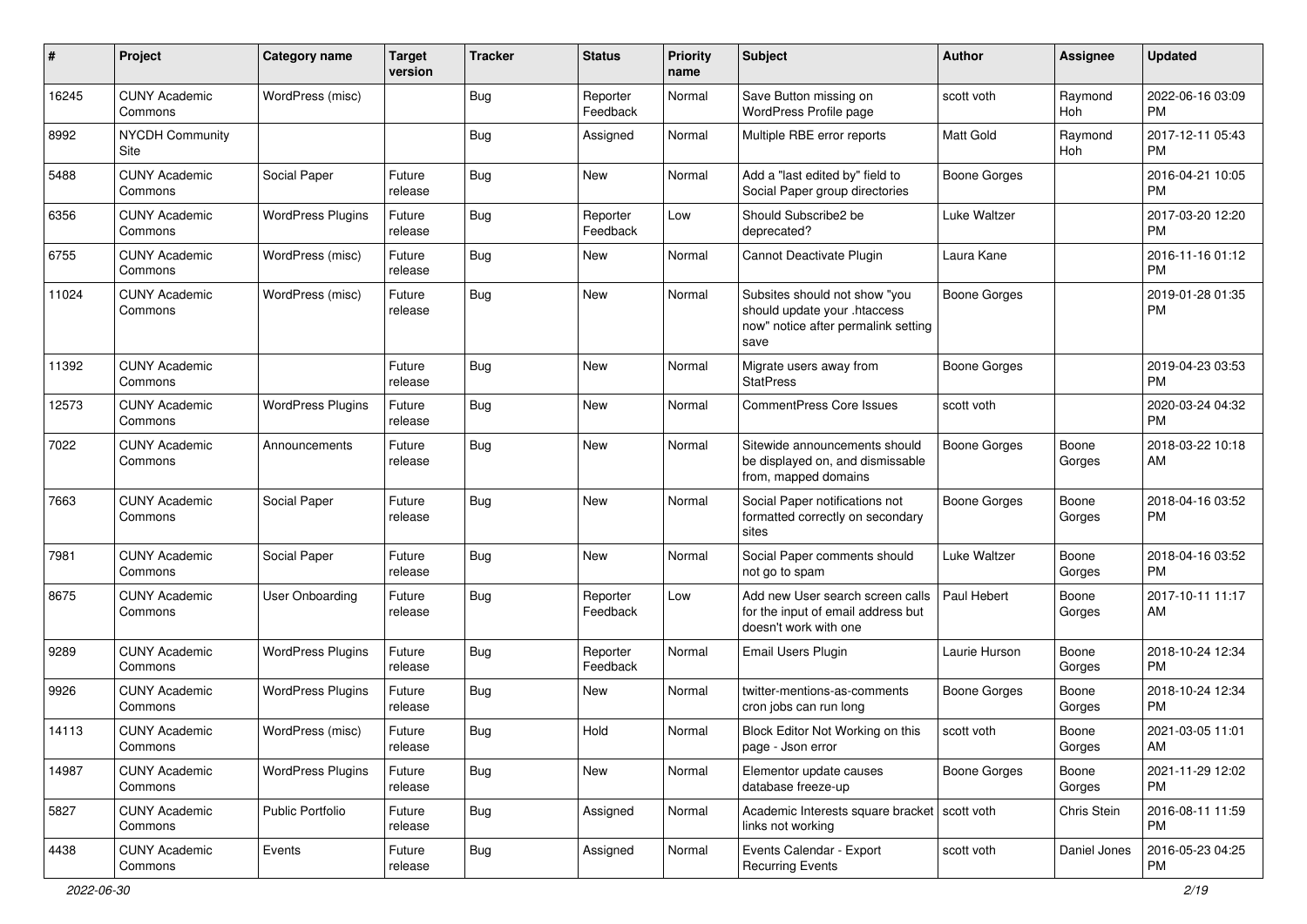| $\#$  | Project                         | <b>Category name</b>       | Target<br>version | <b>Tracker</b> | <b>Status</b>        | Priority<br>name | <b>Subject</b>                                                     | <b>Author</b>           | <b>Assignee</b>     | <b>Updated</b>                |
|-------|---------------------------------|----------------------------|-------------------|----------------|----------------------|------------------|--------------------------------------------------------------------|-------------------------|---------------------|-------------------------------|
| 5268  | <b>CUNY Academic</b><br>Commons | Group Forums               | Future<br>release | Bug            | Assigned             | Normal           | Long-time to post to multiple<br>groups                            | Luke Waltzer            | Daniel Jones        | 2016-09-07 06:31<br><b>PM</b> |
| 2167  | <b>CUNY Academic</b><br>Commons | WordPress (misc)           | Future<br>release | Bug            | Assigned             | Normal           | <b>CAC-Livestream Plugin Issues</b>                                | Michael Smith           | Dominic<br>Giglio   | 2015-01-02 03:06<br><b>PM</b> |
| 9835  | <b>CUNY Academic</b><br>Commons | Group Forums               | Future<br>release | Bug            | Assigned             | Normal           | add a "like" function?                                             | Marilyn Weber           | <b>Erik Trainer</b> | 2018-06-05 01:49<br><b>PM</b> |
| 13331 | <b>CUNY Academic</b><br>Commons | Site cloning               | Future<br>release | Bug            | <b>New</b>           | Normal           | Combine Site Template and Clone<br>operations                      | Boone Gorges            | Jeremy Felt         | 2021-11-19 12:39<br><b>PM</b> |
| 3691  | <b>CUNY Academic</b><br>Commons | <b>WordPress Plugins</b>   | Future<br>release | Bug            | <b>New</b>           | Normal           | <b>WPMU Domain Mapping</b><br>Debugging on cdev                    | Raymond Hoh             | Matt Gold           | 2014-12-12 09:04<br>AM        |
| 3939  | <b>CUNY Academic</b><br>Commons | <b>WordPress Plugins</b>   | Future<br>release | <b>Bug</b>     | Hold                 | Normal           | Activity stream support for<br>Co-Authors Plus plugin              | Raymond Hoh             | Raymond<br>Hoh      | 2015-11-09 06:13<br><b>PM</b> |
| 4388  | <b>CUNY Academic</b><br>Commons | WordPress (misc)           | Future<br>release | Bug            | Assigned             | Normal           | Repeated request for<br>authentication.                            | Alice.Lynn<br>McMichael | Raymond<br>Hoh      | 2015-08-11 07:35<br><b>PM</b> |
| 4535  | <b>CUNY Academic</b><br>Commons | My Commons                 | Future<br>release | Bug            | <b>New</b>           | Low              | My Commons filter issue                                            | scott voth              | Raymond<br>Hoh      | 2015-09-01 11:17<br>AM        |
| 5282  | <b>CUNY Academic</b><br>Commons | Social Paper               | Future<br>release | Bug            | <b>New</b>           | Normal           | Replying via email directs to paper<br>but not individual comment. | Marilyn Weber           | Raymond<br>Hoh      | 2016-03-02 01:48<br><b>PM</b> |
| 5691  | <b>CUNY Academic</b><br>Commons | Blogs (BuddyPress)         | Future<br>release | Bug            | Assigned             | High             | Differing numbers on Sites display                                 | <b>Matt Gold</b>        | Raymond<br>Hoh      | 2016-06-13 01:37<br><b>PM</b> |
| 6749  | <b>CUNY Academic</b><br>Commons | Events                     | Future<br>release | Bug            | <b>New</b>           | Low              | BPEO iCal request can trigger<br>very large number of DB queries   | Boone Gorges            | Raymond<br>Hoh      | 2016-11-15 10:09<br><b>PM</b> |
| 11243 | <b>CUNY Academic</b><br>Commons | BuddyPress (misc)          | Future<br>release | Bug            | <b>New</b>           | Normal           | Audit bp-custom.php                                                | Raymond Hoh             | Raymond<br>Hoh      | 2022-04-26 11:59<br>AM        |
| 11971 | <b>CUNY Academic</b><br>Commons | <b>Email Notifications</b> | Future<br>release | Bug            | Reporter<br>Feedback | Low              | Pictures obscured in emailed post<br>notifications                 | Marilyn Weber           | Raymond<br>Hoh      | 2019-11-21 01:14<br><b>PM</b> |
| 14496 | <b>CUNY Academic</b><br>Commons | Domain Mapping             | Future<br>release | Bug            | <b>New</b>           | Normal           | Mapped domain SSO uses<br>third-party cookies                      | Raymond Hoh             | Raymond<br>Hoh      | 2021-05-24 04:03<br><b>PM</b> |
| 4661  | <b>CUNY Academic</b><br>Commons | User Experience            | Future<br>release | Bug            | Assigned             | Normal           | Simplify Events text                                               | <b>Matt Gold</b>        | Samantha<br>Raddatz | 2015-10-02 09:06<br><b>PM</b> |
| 10769 | <b>CUNY Academic</b><br>Commons | <b>WordPress Themes</b>    | Not tracked       | Bug            | Reporter<br>Feedback | Normal           | 2011 Theme Sidebar                                                 | Mark Webb               |                     | 2018-12-04 04:09<br><b>PM</b> |
| 11120 | <b>CUNY Academic</b><br>Commons | <b>WordPress Plugins</b>   | Not tracked       | Bug            | Reporter<br>Feedback | Normal           | Events Manager Events Not<br>Showing Up                            | Mark Webb               |                     | 2019-02-27 04:10<br><b>PM</b> |
| 11415 | <b>CUNY Academic</b><br>Commons | <b>WordPress Plugins</b>   | Not tracked       | Bug            | Reporter<br>Feedback | Normal           | <b>Blog Subscriptions in Jetpack</b>                               | Laurie Hurson           |                     | 2019-05-14 10:34<br>AM        |
| 11556 | <b>CUNY Academic</b><br>Commons | Courses                    | Not tracked       | <b>Bug</b>     | Reporter<br>Feedback | Normal           | Instructor name given in course<br>listing                         | Tom Harbison            |                     | 2019-06-25 04:12<br><b>PM</b> |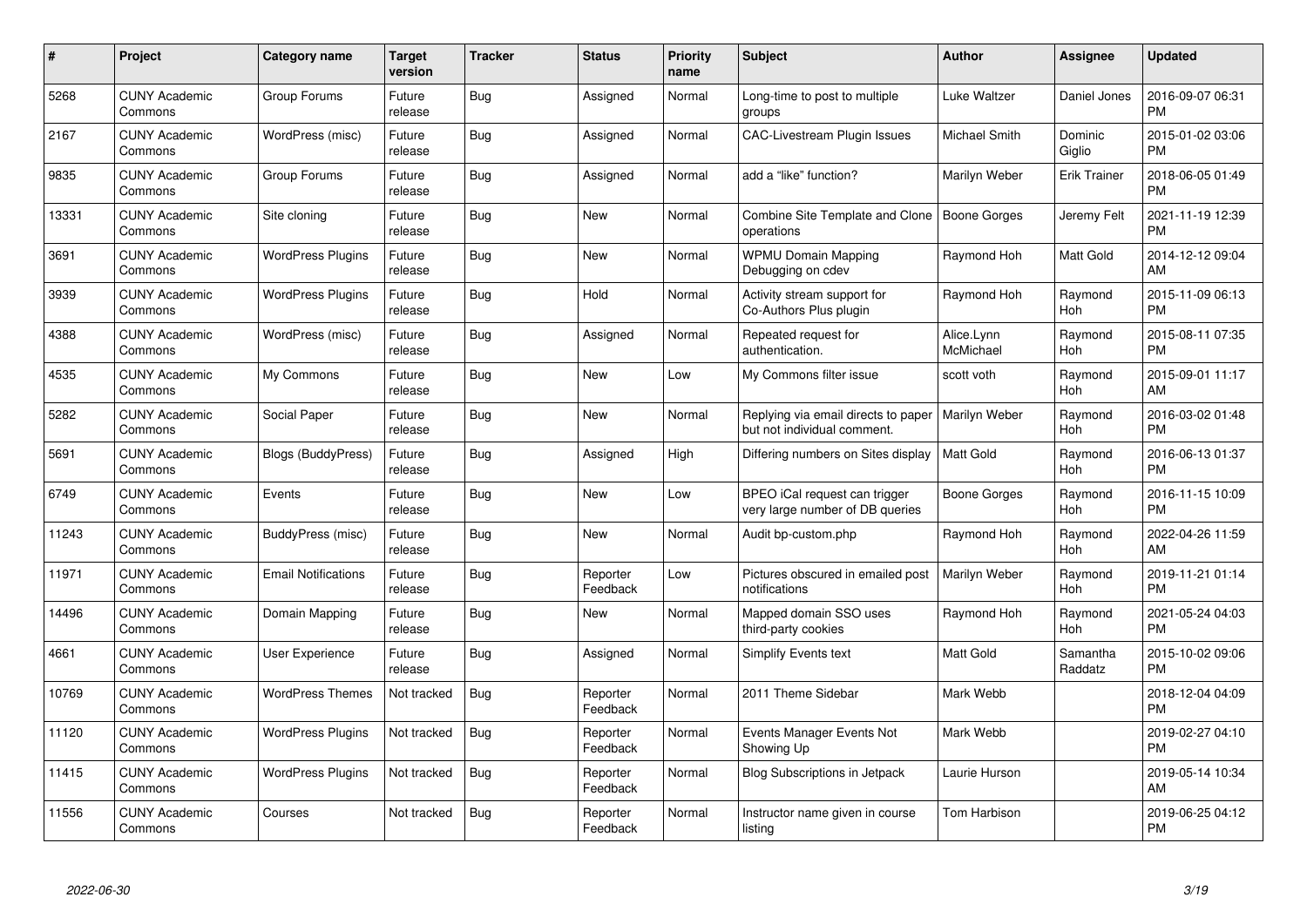| #     | Project                         | <b>Category name</b>       | <b>Target</b><br>version | <b>Tracker</b> | <b>Status</b>        | Priority<br>name | <b>Subject</b>                                                                                | Author                  | <b>Assignee</b> | <b>Updated</b>                |
|-------|---------------------------------|----------------------------|--------------------------|----------------|----------------------|------------------|-----------------------------------------------------------------------------------------------|-------------------------|-----------------|-------------------------------|
| 12198 | <b>CUNY Academic</b><br>Commons |                            | Not tracked              | Bug            | Reporter<br>Feedback | Normal           | Duplicate listing in My Sites                                                                 | Tom Harbison            |                 | 2019-12-09 05:50<br>PM        |
| 12360 | <b>CUNY Academic</b><br>Commons | <b>WordPress Themes</b>    | Not tracked              | Bug            | Reporter<br>Feedback | Normal           | site just says "DANTE We are<br>currently in maintenance mode,<br>please check back shortly." | Marilyn Weber           |                 | 2020-02-04 12:13<br><b>PM</b> |
| 12436 | <b>CUNY Academic</b><br>Commons |                            | Not tracked              | Bug            | Assigned             | Normal           | Nightly system downtime                                                                       | <b>Boone Gorges</b>     |                 | 2020-08-01 09:30<br>AM        |
| 14629 | <b>CUNY Academic</b><br>Commons |                            | Not tracked              | <b>Bug</b>     | Reporter<br>Feedback | Normal           | Possible Post Order Bug?                                                                      | <b>Syelle Graves</b>    |                 | 2021-09-14 10:47<br>AM        |
| 9515  | <b>CUNY Academic</b><br>Commons | <b>WordPress Plugins</b>   | Not tracked              | Bug            | Reporter<br>Feedback | Normal           | Text to Speech plugin - "More<br>Slowly" checkbox not working                                 | scott voth              | Boone<br>Gorges | 2018-06-13 02:26<br><b>PM</b> |
| 9979  | <b>CUNY Academic</b><br>Commons | <b>Email Notifications</b> | Not tracked              | <b>Bug</b>     | Reporter<br>Feedback | Normal           | Reports of slow email activation<br>emails                                                    | <b>Matt Gold</b>        | Boone<br>Gorges | 2018-08-29 09:40<br><b>PM</b> |
| 10040 | <b>CUNY Academic</b><br>Commons | WordPress (misc)           | Not tracked              | Bug            | Reporter<br>Feedback | Normal           | User doesn't see full list of themes                                                          | Matt Gold               | Boone<br>Gorges | 2018-07-25 10:12<br>AM        |
| 10678 | <b>CUNY Academic</b><br>Commons |                            | Not tracked              | Bug            | Reporter<br>Feedback | High             | Newsletter Plugin Not Sending<br>Out Newsletters                                              | Mark Webb               | Boone<br>Gorges | 2019-09-16 09:38<br><b>PM</b> |
| 10794 | <b>CUNY Academic</b><br>Commons | Performance                | Not tracked              | Bug            | <b>New</b>           | Normal           | Memcached connection<br>occasionally breaks                                                   | <b>Boone Gorges</b>     | Boone<br>Gorges | 2018-12-06 03:30<br>PM.       |
| 12438 | <b>CUNY Academic</b><br>Commons | Courses                    | Not tracked              | <b>Bug</b>     | <b>New</b>           | Normal           | Site appearing twice                                                                          | Laurie Hurson           | Boone<br>Gorges | 2020-02-18 01:34<br><b>PM</b> |
| 13949 | <b>CUNY Academic</b><br>Commons |                            | Not tracked              | Bug            | New                  | Normal           | Continued debugging of runaway<br>MySQL connections                                           | <b>Matt Gold</b>        | Boone<br>Gorges | 2021-09-14 10:42<br>AM        |
| 14483 | <b>CUNY Academic</b><br>Commons | WordPress - Media          | Not tracked              | Bug            | Reporter<br>Feedback | Normal           | Wordpress PDF Embed Stopped<br>Working after JITP Media Clone                                 | Patrick DeDauw          | Boone<br>Gorges | 2021-05-20 01:51<br><b>PM</b> |
| 15242 | <b>CUNY Academic</b><br>Commons | Performance                | Not tracked              | Bug            | Reporter<br>Feedback | Normal           | Slugist site                                                                                  | Raffi<br>Khatchadourian | Boone<br>Gorges | 2022-02-07 11:14<br>AM        |
| 11879 | <b>CUNY Academic</b><br>Commons |                            | Not tracked              | Bug            | New                  | Normal           | Hypothesis comments appearing<br>on multiple, different pdfs across<br>blogs                  | Laurie Hurson           | Laurie Hurson   | 2019-09-19 02:39<br><b>PM</b> |
| 4972  | <b>CUNY Academic</b><br>Commons | Analytics                  | Not tracked              | Bug            | New                  | Normal           | <b>Newsletter Analytics</b>                                                                   | Stephen Real            | Matt Gold       | 2015-12-09 12:54<br><b>PM</b> |
| 6644  | <b>CUNY Academic</b><br>Commons |                            | Not tracked              | <b>Bug</b>     | Reporter<br>Feedback | High             | White Screen at Login Pge                                                                     | Luke Waltzer            | Raymond<br>Hoh  | 2016-11-21 10:34<br>PM        |
| 6671  | <b>CUNY Academic</b><br>Commons | Reply By Email             | Not tracked              | Bug            | Assigned             | Normal           | "Post too often" RBE error<br>message                                                         | Matt Gold               | Raymond<br>Hoh  | 2016-11-11 09:55<br>AM        |
| 6995  | <b>CUNY Academic</b><br>Commons | Home Page                  | Not tracked              | Bug            | Assigned             | Normal           | member filter on homepage not<br>working                                                      | Matt Gold               | Raymond<br>Hoh  | 2016-12-11 09:46<br><b>PM</b> |
| 7928  | <b>CUNY Academic</b><br>Commons | Group Forums               | Not tracked              | Bug            | New                  | Normal           | Duplicate Forum post                                                                          | Luke Waltzer            | Raymond<br>Hoh  | 2017-04-11 09:27<br><b>PM</b> |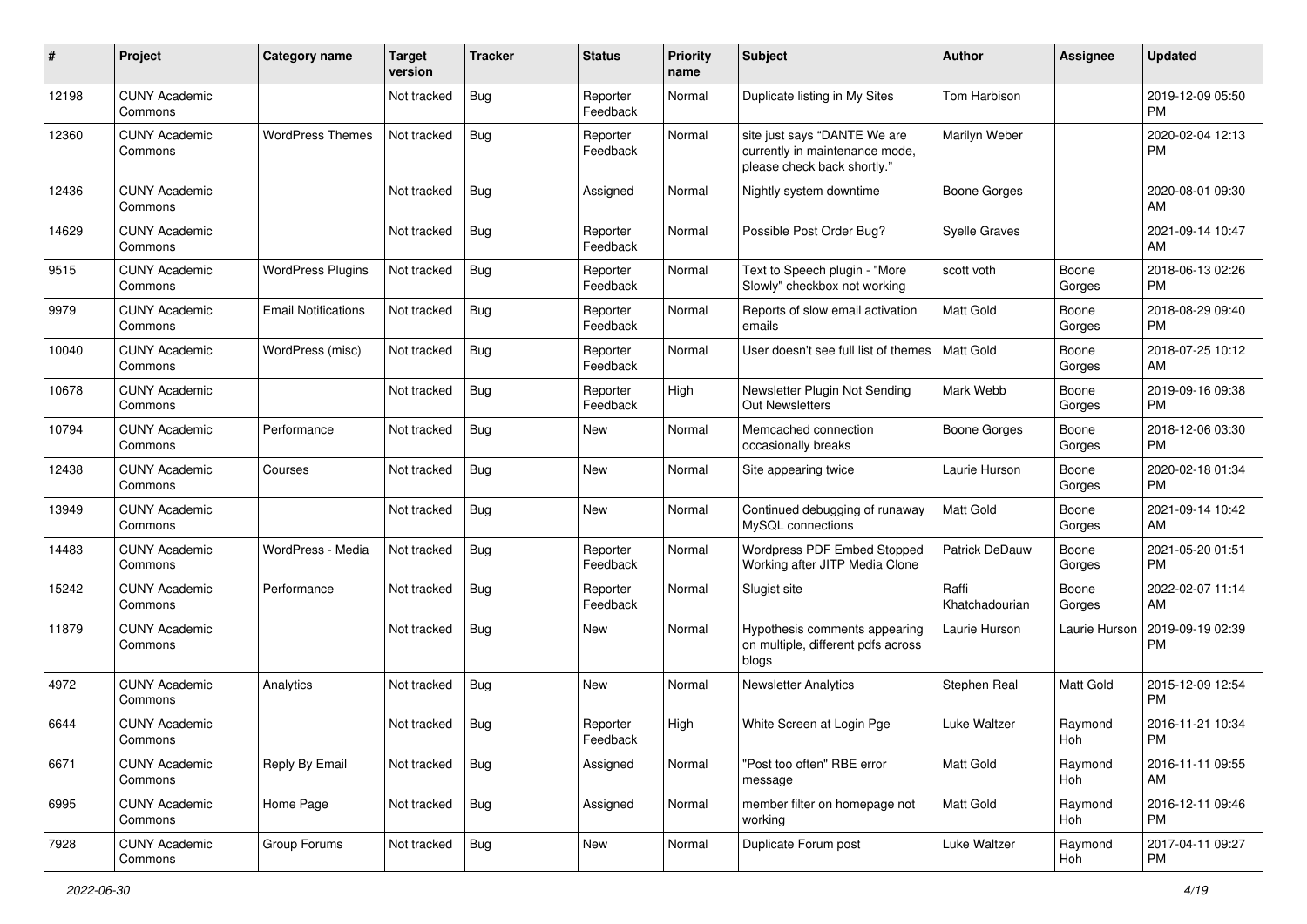| #     | Project                                                                 | <b>Category name</b>     | <b>Target</b><br>version | <b>Tracker</b> | <b>Status</b>        | <b>Priority</b><br>name | <b>Subject</b>                                                  | <b>Author</b>           | Assignee            | <b>Updated</b>                |
|-------|-------------------------------------------------------------------------|--------------------------|--------------------------|----------------|----------------------|-------------------------|-----------------------------------------------------------------|-------------------------|---------------------|-------------------------------|
| 8991  | <b>CUNY Academic</b><br>Commons                                         | Reply By Email           | Not tracked              | Bug            | Hold                 | Normal                  | RBE duplicate email message<br>issue                            | <b>Matt Gold</b>        | Raymond<br>Hoh      | 2018-02-18 08:53<br><b>PM</b> |
| 9060  | <b>CUNY Academic</b><br>Commons                                         | Commons In A Box         | Not tracked              | Bug            | Hold                 | Normal                  | Problems with CBox image library<br>/ upload                    | Lisa Rhody              | Raymond<br>Hoh      | 2018-01-10 03:26<br><b>PM</b> |
| 9346  | <b>CUNY Academic</b><br>Commons                                         | WordPress (misc)         | Not tracked              | Bug            | New                  | Normal                  | Clone cetls.bmcc.cuny.edu for<br>development                    | Owen Roberts            | Raymond<br>Hoh      | 2018-03-06 05:35<br><b>PM</b> |
| 10262 | <b>CUNY Academic</b><br>Commons                                         |                          | Not tracked              | <b>Bug</b>     | Reporter<br>Feedback | Normal                  | Newsletter Plugin: Broken Image<br>at Bottom of All Newsletters | Mark Webb               | Raymond<br>Hoh      | 2018-08-30 05:17<br><b>PM</b> |
| 13328 | <b>CUNY Academic</b><br>Commons                                         | Group Forums             | Not tracked              | Bug            | Reporter<br>Feedback | Normal                  | cross-posting in two related<br>groups                          | Marilyn Weber           | Raymond<br>Hoh      | 2020-09-15 10:39<br><b>PM</b> |
| 13430 | <b>CUNY Academic</b><br>Commons                                         | Reply By Email           | Not tracked              | <b>Bug</b>     | New                  | Normal                  | Delay in RBE                                                    | Luke Waltzer            | Raymond<br>Hoh      | 2020-10-13 11:16<br>AM        |
| 5317  | <b>CUNY Academic</b><br>Commons                                         | Group Blogs              | Not tracked              | <b>Bug</b>     | Reporter<br>Feedback | Normal                  | Notifications of New Post Didn't<br>Come                        | Luke Waltzer            | Samantha<br>Raddatz | 2016-03-21 10:41<br><b>PM</b> |
| 8440  | <b>CUNY Academic</b><br>Commons                                         | Onboarding               | Not tracked              | <b>Bug</b>     | New                  | Normal                  | Create Test Email Accounts for<br><b>Onboarding Project</b>     | Stephen Real            | Stephen Real        | 2017-08-01 09:49<br><b>PM</b> |
| 15613 | <b>CUNY Academic</b><br>Commons                                         |                          | 2.0.3                    | Feature        | Reporter<br>Feedback | Normal                  | Adding "Passster" plugin                                        | Laurie Hurson           |                     | 2022-06-29 11:32<br>AM        |
| 12121 | <b>CUNY Academic</b><br>Commons                                         | <b>WordPress Plugins</b> | 2.0.3                    | Feature        | Reporter<br>Feedback | Normal                  | Embedding H5P Iframes on<br><b>Commons Site</b>                 | Laurie Hurson           | Boone<br>Gorges     | 2022-06-29 11:32<br>AM        |
| 16290 | <b>CUNY Academic</b><br>Commons                                         |                          |                          | Feature        | Reporter<br>Feedback | Normal                  | Add Table Of Contents Block<br>plug-in                          | Raffi<br>Khatchadourian |                     | 2022-06-24 10:26<br>AM        |
| 16314 | <b>CUNY Academic</b><br>Commons                                         | <b>WordPress Plugins</b> |                          | Feature        | New                  | Normal                  | Install Multicollab plug-in?                                    | Raffi<br>Khatchadourian |                     | 2022-06-29 03:44<br><b>PM</b> |
| 2577  | <b>NYCDH Community</b><br><b>Site</b>                                   |                          |                          | Feature        | Assigned             | Low                     | Investigate Potential to Add Links<br>to the Forum              | <b>Mark Newton</b>      | Alex Gil            | 2013-05-16 09:40<br><b>PM</b> |
| 11968 | JustPublics@365<br>MediaCamp                                            |                          |                          | Feature        | <b>New</b>           | Normal                  | Nanoscience Retractable Display<br>Unit                         | Donald Cherry           | Bonnie<br>Eissner   | 2021-02-19 08:50<br>AM        |
| 12062 | AD/O365 Transition<br>from NonMatric to<br><b>Matriculated Students</b> |                          |                          | Feature        | In Progress          | Normal                  | create solution and console<br>project                          | Emilio Rodriguez        | Emilio<br>Rodriguez | 2019-11-12 03:56<br><b>PM</b> |
| 2573  | <b>NYCDH Community</b><br><b>Site</b>                                   |                          |                          | Feature        | Reporter<br>Feedback | Normal                  | Add dh nyc twitter list feed to site                            | Mark Newton             | Matt Gold           | 2013-05-16 11:42<br><b>PM</b> |
| 2571  | <b>NYCDH Community</b><br><b>Site</b>                                   |                          |                          | Feature        | Assigned             | Normal                  | Add Google custom search box to<br>homepage                     | Mark Newton             | Raymond<br>Hoh      | 2013-05-18 07:49<br><b>PM</b> |
| 2574  | <b>NYCDH Community</b><br>Site                                          |                          |                          | Feature        | Assigned             | Normal                  | Add Way to Upload Files to<br>Groups                            | <b>Mark Newton</b>      | Raymond<br>Hoh      | 2013-05-18 07:46<br><b>PM</b> |
| 15883 | <b>CUNY Academic</b><br>Commons                                         |                          | 2.1.0                    | Feature        | <b>New</b>           | Normal                  | Release BPGES update                                            | Boone Gorges            | Boone<br>Gorges     | 2022-05-26 10:39<br>AM        |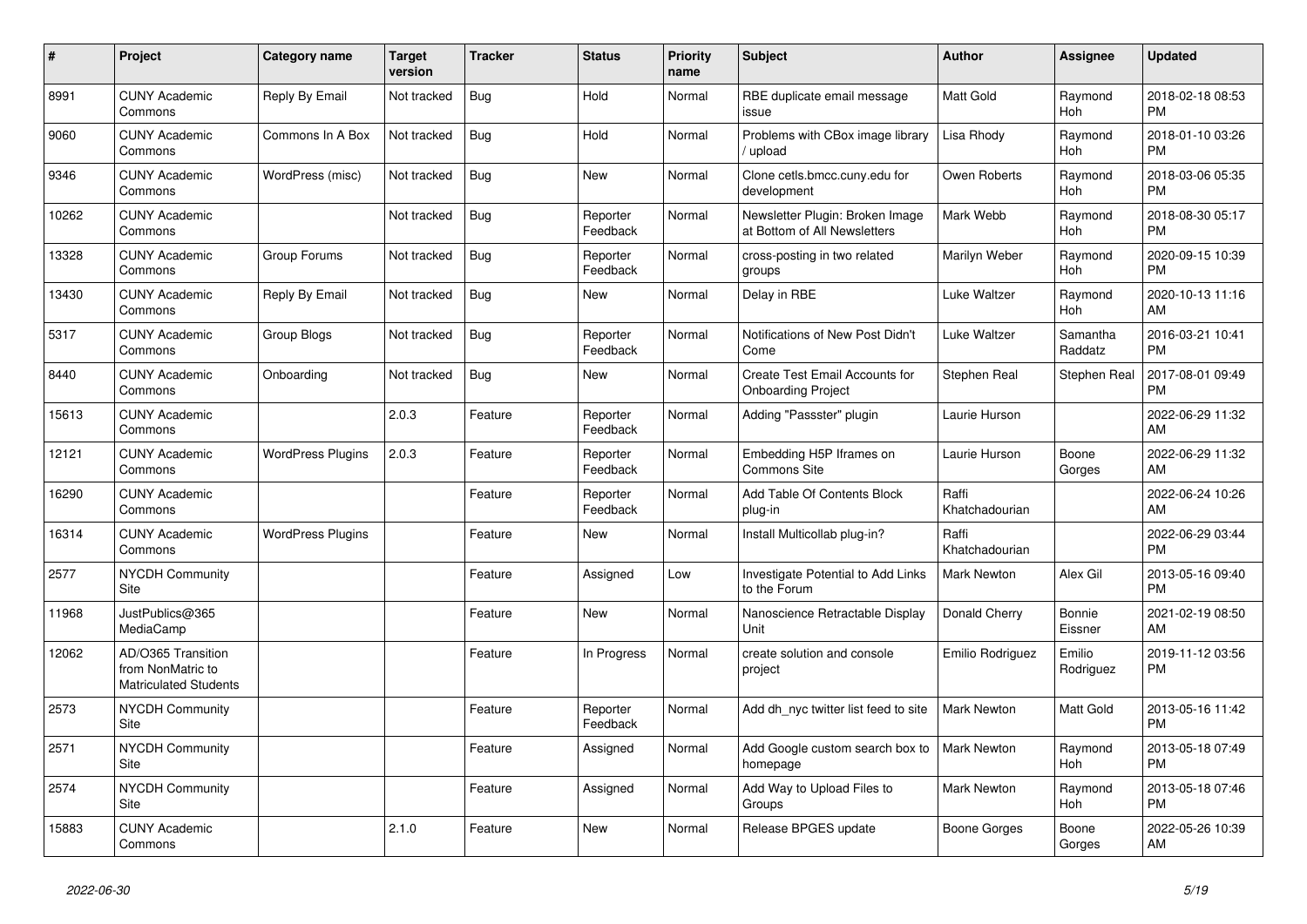| $\pmb{\#}$ | Project                         | <b>Category name</b>                  | <b>Target</b><br>version | <b>Tracker</b> | <b>Status</b>        | Priority<br>name | <b>Subject</b>                                                           | <b>Author</b>       | <b>Assignee</b> | <b>Updated</b>                |
|------------|---------------------------------|---------------------------------------|--------------------------|----------------|----------------------|------------------|--------------------------------------------------------------------------|---------------------|-----------------|-------------------------------|
| 13891      | <b>CUNY Academic</b><br>Commons | <b>Internal Tools and</b><br>Workflow | 2.1.0                    | Feature        | <b>New</b>           | Normal           | Migrate automated linting to<br>GitHub Actions                           | Boone Gorges        | Jeremy Felt     | 2022-06-29 11:13<br>AM        |
| 15194      | <b>CUNY Academic</b><br>Commons | Internal Tools and<br>Workflow        | 2.1.0                    | Feature        | <b>New</b>           | Normal           | PHPCS sniff for un-restored<br>switch_to_blog() calls                    | Boone Gorges        | Jeremy Felt     | 2022-05-26 10:45<br>AM        |
| 364        | <b>CUNY Academic</b><br>Commons | <b>WordPress Plugins</b>              | Future<br>release        | Feature        | <b>New</b>           | Normal           | <b>Bulletin Board</b>                                                    | Matt Gold           |                 | 2015-01-05 08:50<br><b>PM</b> |
| 5199       | <b>CUNY Academic</b><br>Commons | Social Paper                          | Future<br>release        | Feature        | <b>New</b>           | Normal           | add tables to the SP editor                                              | Marilyn Weber       |                 | 2016-10-24 11:27<br>AM        |
| 5205       | <b>CUNY Academic</b><br>Commons | Social Paper                          | Future<br>release        | Feature        | <b>New</b>           | Normal           | Social Paper folders                                                     | Marilyn Weber       |                 | 2016-02-11 10:24<br><b>PM</b> |
| 5489       | <b>CUNY Academic</b><br>Commons | Social Paper                          | Future<br>release        | Feature        | <b>New</b>           | Normal           | Asc/desc sorting for Social Paper<br>directories                         | <b>Boone Gorges</b> |                 | 2016-04-21 10:06<br><b>PM</b> |
| 5992       | <b>CUNY Academic</b><br>Commons | <b>Email Notifications</b>            | Future<br>release        | Feature        | New                  | Normal           | Changing the From line of<br>autogenerated blog emails                   | Marilyn Weber       |                 | 2018-09-27 05:19<br><b>PM</b> |
| 6332       | <b>CUNY Academic</b><br>Commons | WordPress (misc)                      | Future<br>release        | Feature        | New                  | Normal           | Allow uploaded files to be marked<br>as private in an ad hoc way         | <b>Boone Gorges</b> |                 | 2016-10-17 11:41<br><b>PM</b> |
| 9720       | <b>CUNY Academic</b><br>Commons | Authentication                        | Future<br>release        | Feature        | New                  | Normal           | The Commons should be an<br>oAuth provider                               | Boone Gorges        |                 | 2019-03-01 02:04<br><b>PM</b> |
| 10380      | <b>CUNY Academic</b><br>Commons | WordPress (misc)                      | Future<br>release        | Feature        | In Progress          | Normal           | Remove blacklisted plugins                                               | <b>Boone Gorges</b> |                 | 2022-04-26 12:00<br><b>PM</b> |
| 11131      | <b>CUNY Academic</b><br>Commons |                                       | Future<br>release        | Feature        | Reporter<br>Feedback | Normal           | Image Annotation Plugins                                                 | Laurie Hurson       |                 | 2019-02-26 11:33<br>AM        |
| 11860      | <b>CUNY Academic</b><br>Commons | Registration                          | Future<br>release        | Feature        | New                  | Normal           | <b>Ensure Students Are Aware They</b><br>Can Use Aliases At Registration | scott voth          |                 | 2019-09-24 08:46<br>AM        |
| 13048      | <b>CUNY Academic</b><br>Commons | Shortcodes and<br>embeds              | Future<br>release        | Feature        | <b>New</b>           | Normal           | Jupyter Notebooks support                                                | Boone Gorges        |                 | 2020-07-14 11:46<br>AM        |
| 13650      | <b>CUNY Academic</b><br>Commons | Group Library                         | Future<br>release        | Feature        | New                  | Normal           | Forum Attachments in Group<br>Library                                    | Laurie Hurson       |                 | 2021-11-19 12:30<br><b>PM</b> |
| 58         | <b>CUNY Academic</b><br>Commons | BuddyPress (misc)                     | Future<br>release        | Feature        | Assigned             | Low              | Make member search sortable by<br>last name                              | Roberta Brody       | Boone<br>Gorges | 2010-08-26 02:38<br><b>PM</b> |
| 287        | <b>CUNY Academic</b><br>Commons | WordPress (misc)                      | Future<br>release        | Feature        | Assigned             | Normal           | Create troubleshooting tool for<br>account sign-up                       | <b>Matt Gold</b>    | Boone<br>Gorges | 2015-11-09 06:17<br><b>PM</b> |
| 377        | <b>CUNY Academic</b><br>Commons | BuddyPress (misc)                     | Future<br>release        | Feature        | Assigned             | Normal           | Like buttons                                                             | <b>Matt Gold</b>    | Boone<br>Gorges | 2010-11-16 05:13<br><b>PM</b> |
| 435        | <b>CUNY Academic</b><br>Commons | BuddyPress (misc)                     | Future<br>release        | Feature        | Assigned             | Normal           | Include Avatar Images in Forum<br><b>Post Notification Emails</b>        | <b>Matt Gold</b>    | Boone<br>Gorges | 2010-12-08 12:40<br><b>PM</b> |
| 500        | <b>CUNY Academic</b><br>Commons | BuddyPress (misc)                     | Future<br>release        | Feature        | Assigned             | Normal           | <b>Export Group Data</b>                                                 | Matt Gold           | Boone<br>Gorges | 2010-12-19 12:09<br><b>PM</b> |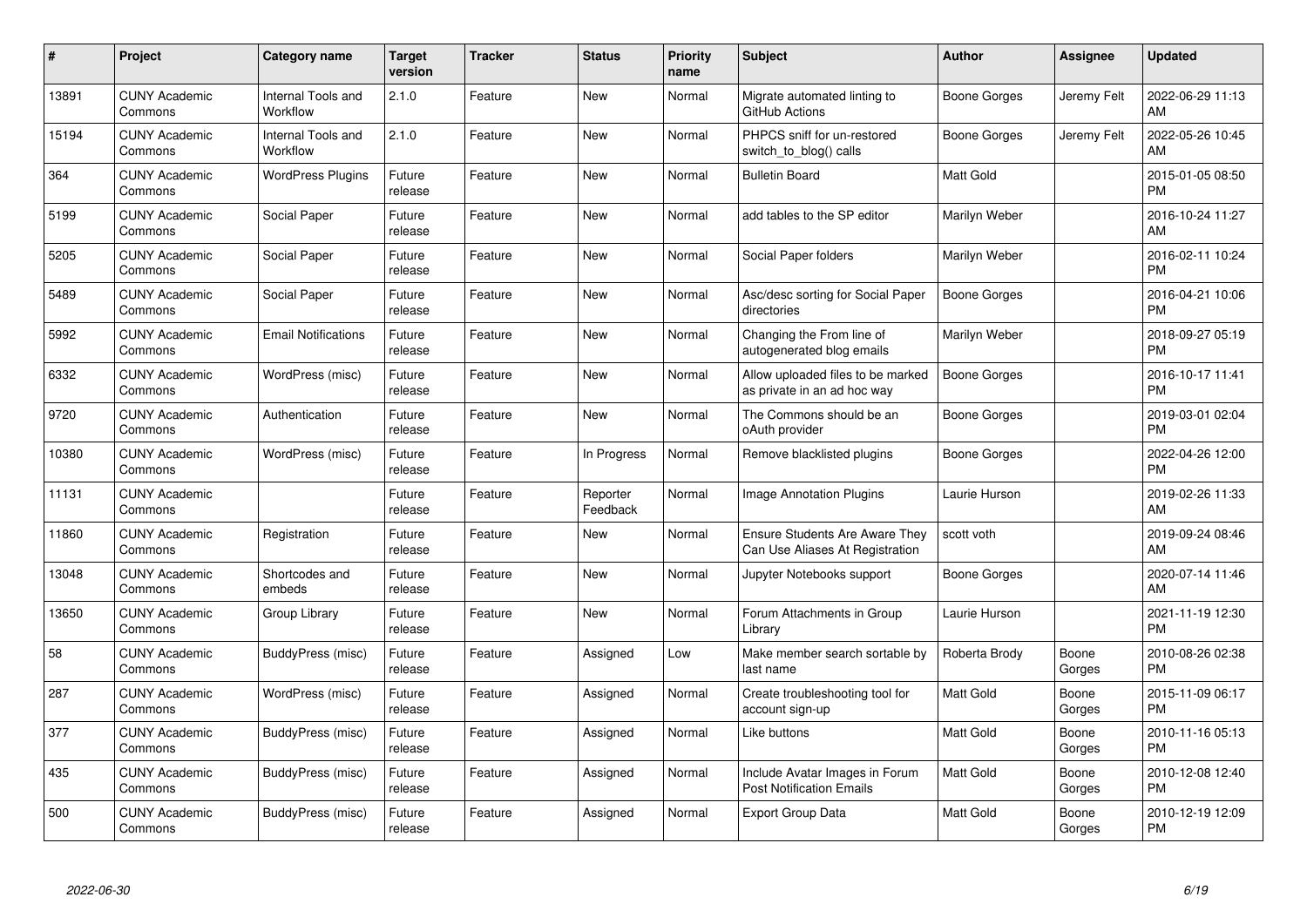| #    | <b>Project</b>                  | Category name            | Target<br>version | <b>Tracker</b> | <b>Status</b> | Priority<br>name | <b>Subject</b>                                                       | <b>Author</b>       | Assignee        | <b>Updated</b>                |
|------|---------------------------------|--------------------------|-------------------|----------------|---------------|------------------|----------------------------------------------------------------------|---------------------|-----------------|-------------------------------|
| 519  | <b>CUNY Academic</b><br>Commons | <b>BuddyPress Docs</b>   | Future<br>release | Feature        | Assigned      | Low              | TOC for individual docs - for new<br>BP "wiki-like" plugin           | scott voth          | Boone<br>Gorges | 2015-11-09 05:54<br><b>PM</b> |
| 554  | <b>CUNY Academic</b><br>Commons | BuddyPress (misc)        | Future<br>release | Feature        | Assigned      | Normal           | Add Trackback notifications to<br>site-wide activity feed            | Matt Gold           | Boone<br>Gorges | 2015-11-09 06:19<br>PM.       |
| 585  | <b>CUNY Academic</b><br>Commons | Group Forums             | Future<br>release | Feature        | Assigned      | Normal           | Merge Forum Topics                                                   | Sarah Morgano       | Boone<br>Gorges | 2011-07-06 04:11<br><b>PM</b> |
| 599  | <b>CUNY Academic</b><br>Commons | BuddyPress (misc)        | Future<br>release | Feature        | Assigned      | Normal           | Consider adding rating plugins for<br><b>BuddyPress/BBPress</b>      | <b>Matt Gold</b>    | Boone<br>Gorges | 2011-08-22 06:50<br><b>PM</b> |
| 618  | <b>CUNY Academic</b><br>Commons | <b>BuddyPress Docs</b>   | Future<br>release | Feature        | Assigned      | Normal           | BuddyPress Docs: export formats                                      | <b>Boone Gorges</b> | Boone<br>Gorges | 2015-11-09 05:38<br><b>PM</b> |
| 635  | <b>CUNY Academic</b><br>Commons | BuddyPress (misc)        | Future<br>release | Feature        | Assigned      | Normal           | Big Blue Button -<br>Videoconferencing in Groups and<br><b>Blogs</b> | Matt Gold           | Boone<br>Gorges | 2011-03-14 03:24<br><b>PM</b> |
| 658  | <b>CUNY Academic</b><br>Commons | <b>WordPress Plugins</b> | Future<br>release | Feature        | Assigned      | Normal           | Rebulid Sitewide Tag Suggestion                                      | <b>Matt Gold</b>    | Boone<br>Gorges | 2015-01-05 08:47<br><b>PM</b> |
| 1165 | <b>CUNY Academic</b><br>Commons | <b>Email Invitations</b> | Future<br>release | Feature        | Assigned      | Low              | Allow saved lists of invitees under<br>Send Invites                  | Boone Gorges        | Boone<br>Gorges | 2015-11-09 06:03<br><b>PM</b> |
| 1166 | <b>CUNY Academic</b><br>Commons | <b>Email Invitations</b> | Future<br>release | Feature        | New           | Low              | Better organizational tools for Sent<br>Invites                      | Boone Gorges        | Boone<br>Gorges | 2015-11-09 06:02<br>PM.       |
| 1167 | <b>CUNY Academic</b><br>Commons | <b>Email Invitations</b> | Future<br>release | Feature        | <b>New</b>    | Low              | Allow email invitations to be resent                                 | Boone Gorges        | Boone<br>Gorges | 2015-11-12 12:53<br>AM        |
| 1417 | <b>CUNY Academic</b><br>Commons | <b>BuddyPress Docs</b>   | Future<br>release | Feature        | Assigned      | Low              | <b>Bulk actions for BuddyPress Docs</b>                              | <b>Boone Gorges</b> | Boone<br>Gorges | 2016-10-17 10:41<br><b>PM</b> |
| 1422 | <b>CUNY Academic</b><br>Commons | <b>BuddyPress Docs</b>   | Future<br>release | Feature        | Assigned      | Normal           | Make "created Doc" activity icons<br>non-mini                        | Boone Gorges        | Boone<br>Gorges | 2015-11-09 05:48<br><b>PM</b> |
| 1460 | <b>CUNY Academic</b><br>Commons | Analytics                | Future<br>release | Feature        | Assigned      | Normal           | Update System Report                                                 | <b>Brian Foote</b>  | Boone<br>Gorges | 2015-11-09 06:13<br><b>PM</b> |
| 1508 | <b>CUNY Academic</b><br>Commons | WordPress (misc)         | Future<br>release | Feature        | Assigned      | Normal           | Share login cookies across<br>mapped domains                         | Boone Gorges        | Boone<br>Gorges | 2012-07-02 12:12<br><b>PM</b> |
| 1562 | <b>CUNY Academic</b><br>Commons | <b>WordPress Plugins</b> | Future<br>release | Feature        | Assigned      | Low              | Play with NYT Collaborative<br><b>Authoring Tool</b>                 | Matt Gold           | Boone<br>Gorges | 2015-01-05 08:47<br><b>PM</b> |
| 1744 | <b>CUNY Academic</b><br>Commons | <b>BuddyPress Docs</b>   | Future<br>release | Feature        | Assigned      | Normal           | Spreadsheet-style Docs                                               | Boone Gorges        | Boone<br>Gorges | 2015-11-09 06:13<br><b>PM</b> |
| 1888 | <b>CUNY Academic</b><br>Commons | Home Page                | Future<br>release | Feature        | Assigned      | Normal           | Refactor BP MPO Activity Filter to<br>support proper pagination      | Sarah Morgano       | Boone<br>Gorges | 2014-05-01 07:11<br><b>PM</b> |
| 2013 | <b>CUNY Academic</b><br>Commons | <b>Public Portfolio</b>  | Future<br>release | Feature        | Assigned      | Low              | Have Profile Privacy Options show<br>up only for filled-in fields    | <b>Matt Gold</b>    | Boone<br>Gorges | 2015-11-09 06:09<br><b>PM</b> |
| 2223 | <b>CUNY Academic</b><br>Commons | <b>WordPress Plugins</b> | Future<br>release | Feature        | Assigned      | Low              | Add Participad to the CUNY<br>Academic Commons                       | Matt Gold           | Boone<br>Gorges | 2014-09-17 10:03<br><b>PM</b> |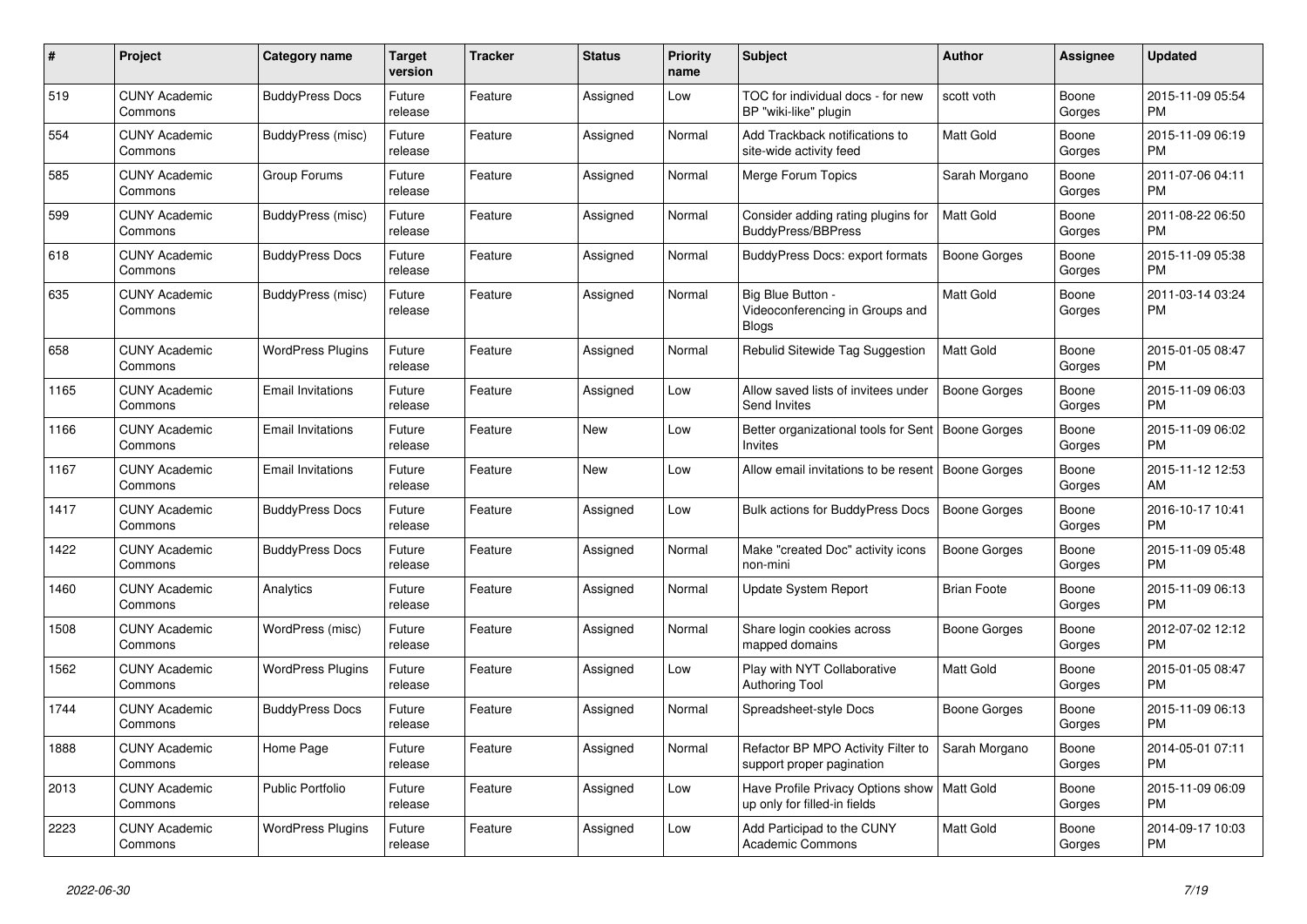| #    | Project                         | <b>Category name</b>    | <b>Target</b><br>version | <b>Tracker</b> | <b>Status</b> | <b>Priority</b><br>name | <b>Subject</b>                                                                    | Author              | Assignee        | <b>Updated</b>                |
|------|---------------------------------|-------------------------|--------------------------|----------------|---------------|-------------------------|-----------------------------------------------------------------------------------|---------------------|-----------------|-------------------------------|
| 2325 | <b>CUNY Academic</b><br>Commons | BuddyPress (misc)       | Future<br>release        | Feature        | Assigned      | Low                     | Profile should have separate fields<br>for first/last names                       | local admin         | Boone<br>Gorges | 2015-11-09 06:09<br><b>PM</b> |
| 2523 | <b>CUNY Academic</b><br>Commons | <b>BuddyPress Docs</b>  | Future<br>release        | Feature        | Assigned      | Normal                  | Allow Users to Upload Images to<br><b>BP</b> Docs                                 | <b>Matt Gold</b>    | Boone<br>Gorges | 2015-11-09 06:14<br><b>PM</b> |
| 2610 | <b>CUNY Academic</b><br>Commons | Group Invitations       | Future<br>release        | Feature        | Assigned      | Low                     | Request: Custom invitation<br>message to group invites                            | local admin         | Boone<br>Gorges | 2015-11-09 06:13<br><b>PM</b> |
| 2753 | <b>CUNY Academic</b><br>Commons | <b>Public Portfolio</b> | Future<br>release        | Feature        | <b>New</b>    | Normal                  | Create actual actual tagification in<br>academic interests and other<br>fields    | Micki Kaufman       | Boone<br>Gorges | 2015-01-05 08:52<br>PM        |
| 3002 | <b>CUNY Academic</b><br>Commons | Search                  | Future<br>release        | Feature        | Assigned      | Normal                  | Overhaul CAC search by using<br>external search appliance                         | Boone Gorges        | Boone<br>Gorges | 2020-07-15 03:05<br><b>PM</b> |
| 3042 | <b>CUNY Academic</b><br>Commons | <b>Public Portfolio</b> | Future<br>release        | Feature        | Assigned      | Normal                  | Browsing member interests                                                         | <b>Matt Gold</b>    | Boone<br>Gorges | 2015-03-21 09:04<br><b>PM</b> |
| 3048 | <b>CUNY Academic</b><br>Commons | <b>Public Portfolio</b> | Future<br>release        | Feature        | New           | Low                     | Images for rich text profile fields                                               | <b>Boone Gorges</b> | Boone<br>Gorges | 2014-02-19 12:56<br><b>PM</b> |
| 3080 | <b>CUNY Academic</b><br>Commons | <b>Group Files</b>      | Future<br>release        | Feature        | Assigned      | Low                     | Create a system to keep track of<br>file changes                                  | <b>Matt Gold</b>    | Boone<br>Gorges | 2014-02-26 10:04<br><b>PM</b> |
| 3193 | <b>CUNY Academic</b><br>Commons | Group Forums            | Future<br>release        | Feature        | Assigned      | Normal                  | bbPress 2.x dynamic roles and<br><b>RBE</b>                                       | <b>Boone Gorges</b> | Boone<br>Gorges | 2014-09-30 01:30<br><b>PM</b> |
| 3220 | <b>CUNY Academic</b><br>Commons | <b>Public Portfolio</b> | Future<br>release        | Feature        | Assigned      | Normal                  | Add indent/outdent option to<br>Formatting Buttons on Profile<br>Page             | <b>Matt Gold</b>    | Boone<br>Gorges | 2014-05-21 10:39<br><b>PM</b> |
| 3308 | <b>CUNY Academic</b><br>Commons | Group Invitations       | Future<br>release        | Feature        | Assigned      | Normal                  | Allow members to rescind group<br>invitations                                     | <b>Matt Gold</b>    | Boone<br>Gorges | 2015-04-01 08:53<br><b>PM</b> |
| 3475 | <b>CUNY Academic</b><br>Commons | Events                  | Future<br>release        | Feature        | Assigned      | Normal                  | Request to add plugin to<br>streamline room<br>booking/appointment booking        | Naomi Barrettara    | Boone<br>Gorges | 2014-12-01 05:14<br><b>PM</b> |
| 3580 | <b>CUNY Academic</b><br>Commons | Group Blogs             | Future<br>release        | Feature        | New           | Normal                  | Multiple blogs per group                                                          | Boone Gorges        | Boone<br>Gorges | 2018-02-20 02:02<br><b>PM</b> |
| 3759 | <b>CUNY Academic</b><br>Commons | WordPress (misc)        | Future<br>release        | Feature        | Assigned      | Normal                  | Review Interface for Adding Users<br>to Blogs                                     | <b>Matt Gold</b>    | Boone<br>Gorges | 2015-03-24 05:52<br><b>PM</b> |
| 3768 | <b>CUNY Academic</b><br>Commons | <b>Public Portfolio</b> | Future<br>release        | Feature        | Assigned      | Normal                  | Institutions/Past positions on<br>public portfolios                               | <b>Matt Gold</b>    | Boone<br>Gorges | 2018-04-23 10:44<br>AM        |
| 4053 | <b>CUNY Academic</b><br>Commons | Events                  | Future<br>release        | Feature        | Assigned      | Normal                  | Create new tab for past events                                                    | Matt Gold           | Boone<br>Gorges | 2015-05-12 02:10<br>PM.       |
| 4238 | <b>CUNY Academic</b><br>Commons | Events                  | Future<br>release        | Feature        | Assigned      | Normal                  | Copy Events to Other Groups?                                                      | Matt Gold           | Boone<br>Gorges | 2015-07-02 10:08<br>AM        |
| 4481 | <b>CUNY Academic</b><br>Commons | Events                  | Future<br>release        | Feature        | New           | Normal                  | Group admins/mods should have<br>the ability to unlink an event from<br>the group | Boone Gorges        | Boone<br>Gorges | 2017-04-24 03:53<br><b>PM</b> |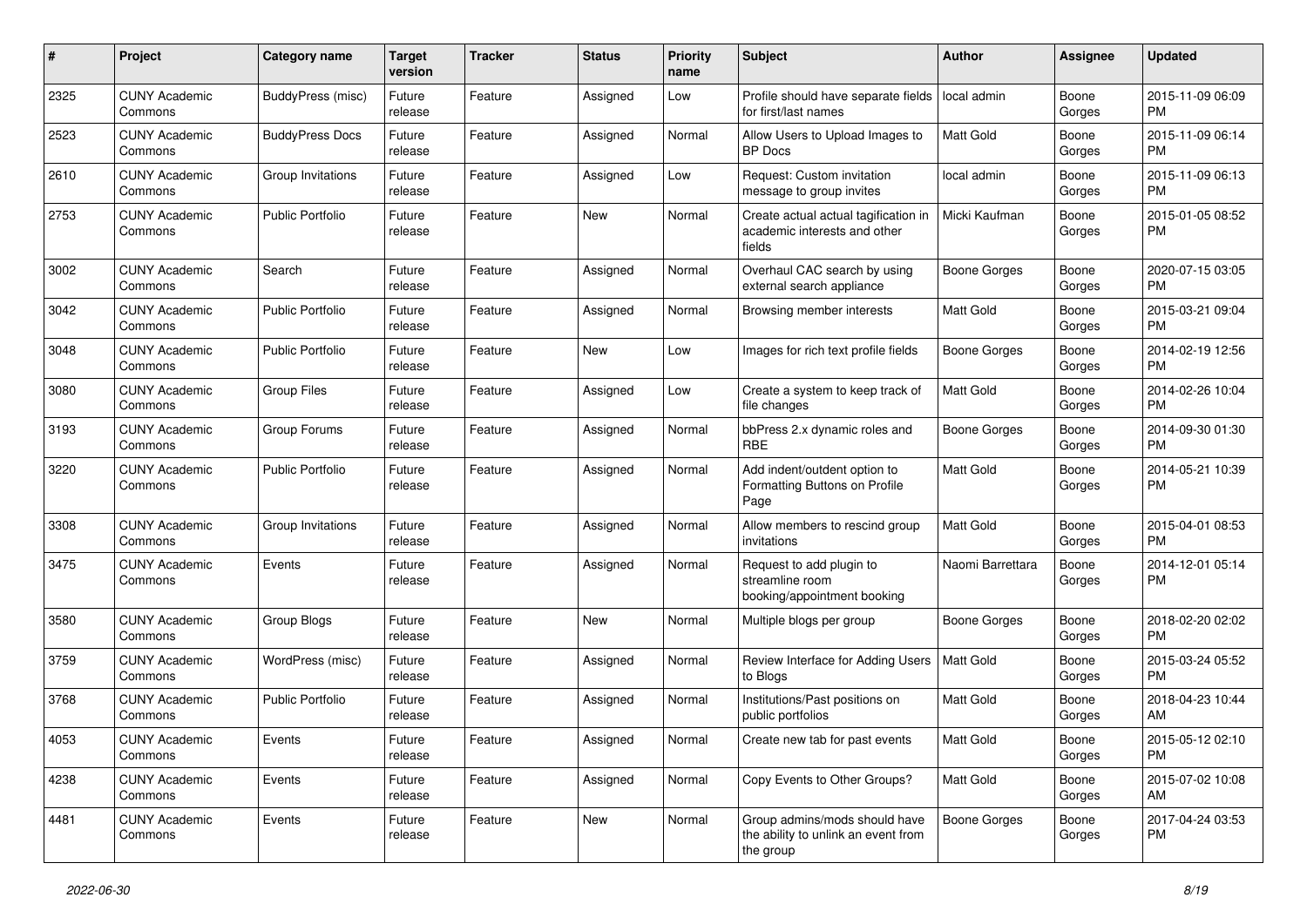| #     | Project                         | <b>Category name</b>       | <b>Target</b><br>version | <b>Tracker</b> | <b>Status</b>        | <b>Priority</b><br>name | Subject                                                                                    | <b>Author</b>       | Assignee        | <b>Updated</b>                |
|-------|---------------------------------|----------------------------|--------------------------|----------------|----------------------|-------------------------|--------------------------------------------------------------------------------------------|---------------------|-----------------|-------------------------------|
| 4980  | <b>CUNY Academic</b><br>Commons | Home Page                  | Future<br>release        | Feature        | Assigned             | Normal                  | CAC Featured Content -- Adding<br>Randomization                                            | Matt Gold           | Boone<br>Gorges | 2016-12-12 03:01<br>PM.       |
| 5052  | <b>CUNY Academic</b><br>Commons | Social Paper               | Future<br>release        | Feature        | New                  | Low                     | Sentence by sentence or line by<br>line comments (SP suggestion #3)                        | Marilyn Weber       | Boone<br>Gorges | 2016-02-11 10:24<br><b>PM</b> |
| 5234  | <b>CUNY Academic</b><br>Commons | Membership                 | Future<br>release        | Feature        | Assigned             | Normal                  | Write Unconfirmed patch for WP                                                             | Boone Gorges        | Boone<br>Gorges | 2016-10-24 11:18<br>AM        |
| 5696  | <b>CUNY Academic</b><br>Commons | Events                     | Future<br>release        | Feature        | Assigned             | Normal                  | Events Calendar - display options<br>/ calendar aggregation                                | <b>Matt Gold</b>    | Boone<br>Gorges | 2016-10-13 11:44<br>AM.       |
| 6389  | <b>CUNY Academic</b><br>Commons | <b>BuddyPress Docs</b>     | Future<br>release        | Feature        | New                  | Low                     | Make Discussion Area Visible<br>When Editing a Doc                                         | Luke Waltzer        | Boone<br>Gorges | 2016-10-21 04:16<br><b>PM</b> |
| 8756  | <b>CUNY Academic</b><br>Commons | Group Blogs                | Future<br>release        | Feature        | Hold                 | Normal                  | Connect multiple blogs to one<br>group?                                                    | Matt Gold           | Boone<br>Gorges | 2017-09-30 10:42<br>AM        |
| 8835  | <b>CUNY Academic</b><br>Commons | <b>Blogs (BuddyPress)</b>  | Future<br>release        | Feature        | New                  | Normal                  | Extend cuny is shortlinks to sites                                                         | Luke Waltzer        | Boone<br>Gorges | 2022-04-26 11:59<br>AM.       |
| 8836  | <b>CUNY Academic</b><br>Commons | Blogs (BuddyPress)         | Future<br>release        | Feature        | Assigned             | Normal                  | Redesign site launch process                                                               | Matt Gold           | Boone<br>Gorges | 2019-10-03 02:49<br>PM.       |
| 8900  | <b>CUNY Academic</b><br>Commons | Accessibility              | Future<br>release        | Feature        | Assigned             | Normal                  | Look into tools to enforce<br>accessibility in WP environment                              | Matt Gold           | Boone<br>Gorges | 2022-04-26 11:59<br>AM.       |
| 8901  | <b>CUNY Academic</b><br>Commons | Accessibility              | Future<br>release        | Feature        | Assigned             | Normal                  | Theme analysis for accessibility                                                           | Matt Gold           | Boone<br>Gorges | 2022-04-26 11:59<br>AM        |
| 9895  | <b>CUNY Academic</b><br>Commons | Onboarding                 | Future<br>release        | Feature        | Assigned             | Normal                  | Add "Accept Invitation"<br>link/button/function to Group<br>and/or Site invitation emails? | Luke Waltzer        | Boone<br>Gorges | 2018-06-07 12:42<br>PM.       |
| 9947  | <b>CUNY Academic</b><br>Commons | <b>WordPress Plugins</b>   | Future<br>release        | Feature        | Reporter<br>Feedback | Normal                  | Install H5P quiz plugin                                                                    | Matt Gold           | Boone<br>Gorges | 2018-09-11 11:01<br>AM.       |
| 10226 | <b>CUNY Academic</b><br>Commons | Courses                    | Future<br>release        | Feature        | New                  | Normal                  | Add "My Courses" to drop down<br>list                                                      | scott voth          | Boone<br>Gorges | 2021-11-19 12:42<br><b>PM</b> |
| 10368 | <b>CUNY Academic</b><br>Commons |                            | Future<br>release        | Feature        | Assigned             | Normal                  | Use ORCID data to populate<br>academic profile page                                        | Stephen Francoeur   | Boone<br>Gorges | 2018-09-25 01:53<br><b>PM</b> |
| 11531 | <b>CUNY Academic</b><br>Commons | Events                     | Future<br>release        | Feature        | <b>New</b>           | Normal                  | Main Events calendar should<br>include non-public events that<br>user has access to        | scott voth          | Boone<br>Gorges | 2019-06-11 10:00<br>AM        |
| 11945 | <b>CUNY Academic</b><br>Commons | Reckoning                  | Future<br>release        | Feature        | Reporter<br>Feedback | Normal                  | Add Comments bubble to<br>Reckoning views                                                  | <b>Boone Gorges</b> | Boone<br>Gorges | 2019-11-12 05:14<br>PM        |
| 12042 | <b>CUNY Academic</b><br>Commons | <b>Email Notifications</b> | Future<br>release        | Feature        | New                  | Normal                  | Improved error logging for BPGES   Boone Gorges<br>send queue                              |                     | Boone<br>Gorges | 2021-11-19 12:25<br><b>PM</b> |
| 12091 | <b>CUNY Academic</b><br>Commons | <b>Group Files</b>         | Future<br>release        | Feature        | New                  | Normal                  | Improved pre-upload file validation<br>for bp-group-documents                              | Boone Gorges        | Boone<br>Gorges | 2019-11-14 01:21<br><b>PM</b> |
| 13370 | <b>CUNY Academic</b><br>Commons | Group Library              | Future<br>release        | Feature        | New                  | Normal                  | Library bulk deletion and folder<br>editing                                                | Colin McDonald      | Boone<br>Gorges | 2020-10-13 10:41<br>AM        |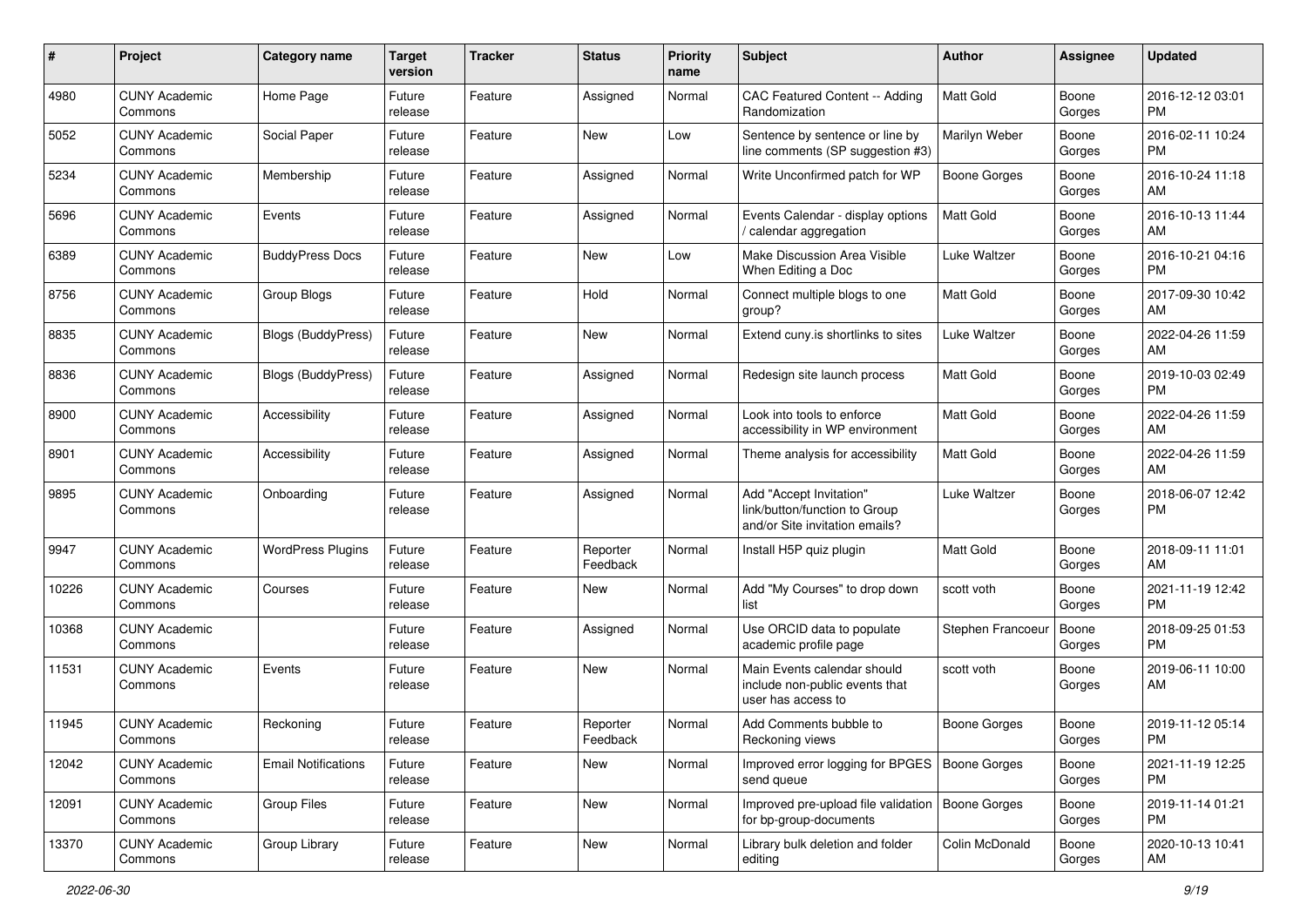| #     | <b>Project</b>                  | Category name              | <b>Target</b><br>version | <b>Tracker</b> | <b>Status</b>        | <b>Priority</b><br>name | <b>Subject</b>                                                                             | <b>Author</b>    | <b>Assignee</b>    | <b>Updated</b>                |
|-------|---------------------------------|----------------------------|--------------------------|----------------|----------------------|-------------------------|--------------------------------------------------------------------------------------------|------------------|--------------------|-------------------------------|
| 13466 | <b>CUNY Academic</b><br>Commons | Cavalcade                  | Future<br>release        | Feature        | New                  | Normal                  | Automated cleanup for duplicate<br>Cavalcade tasks                                         | Boone Gorges     | Boone<br>Gorges    | 2020-10-13 05:24<br><b>PM</b> |
| 13835 | <b>CUNY Academic</b><br>Commons | WordPress (misc)           | Future<br>release        | Feature        | New                  | Normal                  | Allow OneSearch widget to have<br>'CUNY' as campus                                         | Boone Gorges     | Boone<br>Gorges    | 2021-11-19 12:39<br><b>PM</b> |
| 14184 | <b>CUNY Academic</b><br>Commons | <b>Public Portfolio</b>    | Future<br>release        | Feature        | <b>New</b>           | Normal                  | Centralized mechanism for storing<br>Campus affiliations                                   | Boone Gorges     | Boone<br>Gorges    | 2022-01-04 11:35<br>AM        |
| 14309 | <b>CUNY Academic</b><br>Commons | Group Library              | Future<br>release        | Feature        | <b>New</b>           | Normal                  | Better handling of<br>bp_group_document file download<br>attempts when file is not present | Boone Gorges     | Boone<br>Gorges    | 2021-11-19 12:28<br><b>PM</b> |
| 15604 | <b>CUNY Academic</b><br>Commons | <b>Email Notifications</b> | Future<br>release        | Feature        | Assigned             | Normal                  | Restructure Commons Group<br><b>Digest Email Messages</b>                                  | Matt Gold        | Boone<br>Gorges    | 2022-05-26 10:45<br>AM        |
| 16092 | <b>CUNY Academic</b><br>Commons |                            | Future<br>release        | Feature        | Hold                 | Normal                  | Don't show main site in Site<br>search results                                             | Boone Gorges     | Boone<br>Gorges    | 2022-05-17 03:12<br><b>PM</b> |
| 365   | <b>CUNY Academic</b><br>Commons | WordPress (misc)           | Future<br>release        | Feature        | Assigned             | Normal                  | <b>Create Mouseover Tooltips</b><br>throughout Site                                        | <b>Matt Gold</b> | <b>Chris Stein</b> | 2015-11-09 06:18<br><b>PM</b> |
| 1544  | <b>CUNY Academic</b><br>Commons | Groups (misc)              | Future<br>release        | Feature        | Reporter<br>Feedback | Normal                  | Group Filtering and Sorting                                                                | <b>Matt Gold</b> | Chris Stein        | 2019-03-01 02:25<br><b>PM</b> |
| 2754  | <b>CUNY Academic</b><br>Commons | Design                     | Future<br>release        | Feature        | Assigned             | Normal                  | Determine strategy for CAC logo<br>handling in top header                                  | Micki Kaufman    | <b>Chris Stein</b> | 2015-01-05 08:53<br><b>PM</b> |
| 2832  | <b>CUNY Academic</b><br>Commons | <b>Public Portfolio</b>    | Future<br>release        | Feature        | Assigned             | Normal                  | Improve interface for (not)<br>auto-linking profile fields                                 | Boone Gorges     | Chris Stein        | 2015-01-05 08:52<br><b>PM</b> |
| 2881  | <b>CUNY Academic</b><br>Commons | <b>Public Portfolio</b>    | Future<br>release        | Feature        | Assigned             | Normal                  | Redesign the UX for Profiles                                                               | Chris Stein      | Chris Stein        | 2016-10-13 12:45<br><b>PM</b> |
| 3330  | <b>CUNY Academic</b><br>Commons | My Commons                 | Future<br>release        | Feature        | Assigned             | Normal                  | "Commons Information" tool                                                                 | Boone Gorges     | <b>Chris Stein</b> | 2014-09-22 08:46<br><b>PM</b> |
| 3354  | <b>CUNY Academic</b><br>Commons | <b>Group Files</b>         | Future<br>release        | Feature        | Assigned             | Low                     | Allow Group Download of Multiple<br><b>Selected Files</b>                                  | <b>Matt Gold</b> | Chris Stein        | 2014-08-01 08:50<br>AM        |
| 3770  | <b>CUNY Academic</b><br>Commons | <b>Public Portfolio</b>    | Future<br>release        | Feature        | Assigned             | Normal                  | Improve Layout/Formatting of<br>Positions Area on Public Portfolios                        | <b>Matt Gold</b> | Chris Stein        | 2015-04-01 09:17<br><b>PM</b> |
| 9028  | <b>CUNY Academic</b><br>Commons | Onboarding                 | Future<br>release        | Feature        | Assigned             | Normal                  | suggest groups to new members<br>during the registration process                           | <b>Matt Gold</b> | Chris Stein        | 2018-10-24 12:34<br><b>PM</b> |
| 10354 | <b>CUNY Academic</b><br>Commons | Public Portfolio           | Future<br>release        | Feature        | New                  | Normal                  | Opt out of Having a Profile Page                                                           | scott voth       | Chris Stein        | 2020-05-12 10:43<br>AM        |
| 13199 | <b>CUNY Academic</b><br>Commons | Group Forums               | Future<br>release        | Feature        | <b>New</b>           | Normal                  | Favoring Groups over bbPress<br>plugin                                                     | Colin McDonald   | Colin<br>McDonald  | 2021-11-19 12:28<br><b>PM</b> |
| 412   | <b>CUNY Academic</b><br>Commons | <b>WordPress Themes</b>    | Future<br>release        | Feature        | Assigned             | Normal                  | <b>Featured Themes</b>                                                                     | <b>Matt Gold</b> | Dominic<br>Giglio  | 2015-01-05 08:44<br><b>PM</b> |
| 940   | <b>CUNY Academic</b><br>Commons | Redmine                    | Future<br>release        | Feature        | Assigned             | Low                     | Communication with users after<br>releases                                                 | <b>Matt Gold</b> | Dominic<br>Giglio  | 2012-09-09 04:36<br><b>PM</b> |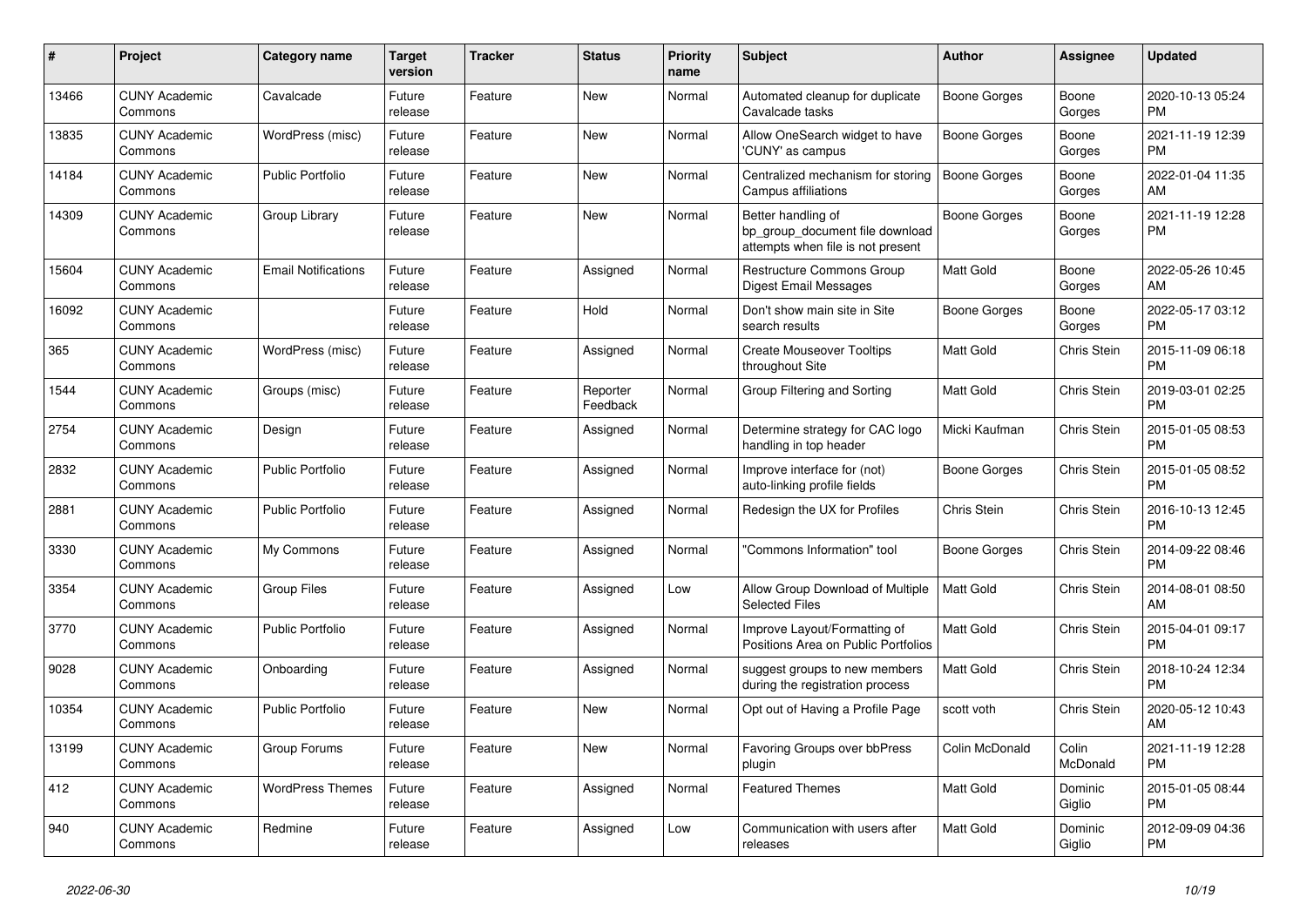| #     | Project                         | <b>Category name</b>       | <b>Target</b><br>version | <b>Tracker</b> | <b>Status</b>        | Priority<br>name | <b>Subject</b>                                                                | Author                  | <b>Assignee</b>     | <b>Updated</b>                |
|-------|---------------------------------|----------------------------|--------------------------|----------------|----------------------|------------------|-------------------------------------------------------------------------------|-------------------------|---------------------|-------------------------------|
| 1983  | <b>CUNY Academic</b><br>Commons | Home Page                  | Future<br>release        | Feature        | Assigned             | Low              | Media Library integration with<br><b>Featured Content plugin</b>              | <b>Boone Gorges</b>     | Dominic<br>Giglio   | 2014-03-17 10:34<br>AM        |
| 12446 | <b>CUNY Academic</b><br>Commons | Groups (misc)              | Future<br>release        | Feature        | Reporter<br>Feedback | Normal           | Toggle default site to group forum<br>posting                                 | Laurie Hurson           | Laurie Hurson       | 2020-03-10 11:57<br>AM        |
| 5955  | CUNY Academic<br>Commons        | Outreach                   | Future<br>release        | Feature        | Assigned             | Normal           | Create auto-newsletter for<br>commons members                                 | Matt Gold               | Luke Waltzer        | 2016-08-30 10:34<br>AM        |
| 6078  | <b>CUNY Academic</b><br>Commons | Blogs (BuddyPress)         | Future<br>release        | Feature        | New                  | Normal           | <b>Explore Adding Network Blog</b><br>Metadata Plugin                         | Luke Waltzer            | Luke Waltzer        | 2016-10-11 10:29<br><b>PM</b> |
| 8211  | <b>CUNY Academic</b><br>Commons | <b>WordPress Themes</b>    | Future<br>release        | Feature        | New                  | Normal           | Theme Suggestions: Material<br>Design-Inspired Themes                         | Margaret Galvan         | Margaret<br>Galvan  | 2017-08-07 02:48<br><b>PM</b> |
| 370   | <b>CUNY Academic</b><br>Commons | Registration               | Future<br>release        | Feature        | Assigned             | High             | <b>Guest Accounts</b>                                                         | Matt Gold               | Matt Gold           | 2015-04-09 09:33<br><b>PM</b> |
| 8498  | <b>CUNY Academic</b><br>Commons | <b>WordPress Plugins</b>   | Future<br>release        | Feature        | New                  | Low              | <b>Gravity Forms Email Users</b>                                              | Raffi<br>Khatchadourian | Matt Gold           | 2017-10-13 12:58<br><b>PM</b> |
| 333   | <b>CUNY Academic</b><br>Commons | <b>Email Notifications</b> | Future<br>release        | Feature        | Assigned             | Low              | Delay Forum Notification Email<br>Delivery Until After Editing Period<br>Ends | Matt Gold               | Raymond<br>Hoh      | 2015-11-09 06:01<br><b>PM</b> |
| 1192  | <b>CUNY Academic</b><br>Commons | <b>Group Files</b>         | Future<br>release        | Feature        | Assigned             | Low              | When posting group files, allow<br>users to add a category without<br>saving  | <b>Matt Gold</b>        | Raymond<br>Hoh      | 2015-11-09 05:53<br><b>PM</b> |
| 3192  | <b>CUNY Academic</b><br>Commons | Group Forums               | Future<br>release        | Feature        | Assigned             | Normal           | Customizable forum views for<br>bbPress 2.x group forums                      | <b>Boone Gorges</b>     | Raymond<br>Hoh      | 2015-11-09 12:47<br><b>PM</b> |
| 3517  | CUNY Academic<br>Commons        | My Commons                 | Future<br>release        | Feature        | Assigned             | Normal           | Mute/Unmute My Commons<br>updates                                             | <b>Matt Gold</b>        | Raymond<br>Hoh      | 2015-11-09 01:19<br><b>PM</b> |
| 3536  | <b>CUNY Academic</b><br>Commons | My Commons                 | Future<br>release        | Feature        | Assigned             | Normal           | Infinite Scroll on My Commons<br>page                                         | Matt Gold               | Raymond<br>Hoh      | 2015-04-13 04:42<br><b>PM</b> |
| 3662  | CUNY Academic<br>Commons        | <b>SEO</b>                 | Future<br>release        | Feature        | Assigned             | Normal           | Duplicate Content/SEO/Google<br>issues                                        | Matt Gold               | Raymond<br>Hoh      | 2015-04-13 04:37<br><b>PM</b> |
| 5016  | <b>CUNY Academic</b><br>Commons | Events                     | Future<br>release        | Feature        | Assigned             | Low              | Allow comments to be posted on<br>events                                      | <b>Matt Gold</b>        | Raymond<br>Hoh      | 2019-03-01 02:23<br><b>PM</b> |
| 7115  | <b>CUNY Academic</b><br>Commons | Groups (misc)              | Future<br>release        | Feature        | Reporter<br>Feedback | Normal           | make licensing info clear during<br>group creation                            | Matt Gold               | Raymond<br>Hoh      | 2020-12-08 11:32<br>AM        |
| 10659 | <b>CUNY Academic</b><br>Commons | Group Forums               | Future<br>release        | Feature        | Assigned             | Normal           | Post to multiple groups via email                                             | Matt Gold               | Raymond<br>Hoh      | 2018-11-15 12:54<br>AM        |
| 13358 | <b>CUNY Academic</b><br>Commons | Group Forums               | Future<br>release        | Feature        | New                  | Normal           | Improved UI for group forum<br>threading settings                             | Boone Gorges            | Raymond<br>Hoh      | 2021-11-19 12:27<br>PM        |
| 497   | <b>CUNY Academic</b><br>Commons | <b>WordPress Plugins</b>   | Future<br>release        | Feature        | Assigned             | Normal           | Drag and Drop Ordering on<br>Gallery Post Plugin                              | Matt Gold               | Ron Rennick         | 2015-11-09 06:18<br><b>PM</b> |
| 308   | <b>CUNY Academic</b><br>Commons | Registration               | Future<br>release        | Feature        | New                  | Normal           | Group recommendations for<br>signup process                                   | Boone Gorges            | Samantha<br>Raddatz | 2015-11-09 05:07<br><b>PM</b> |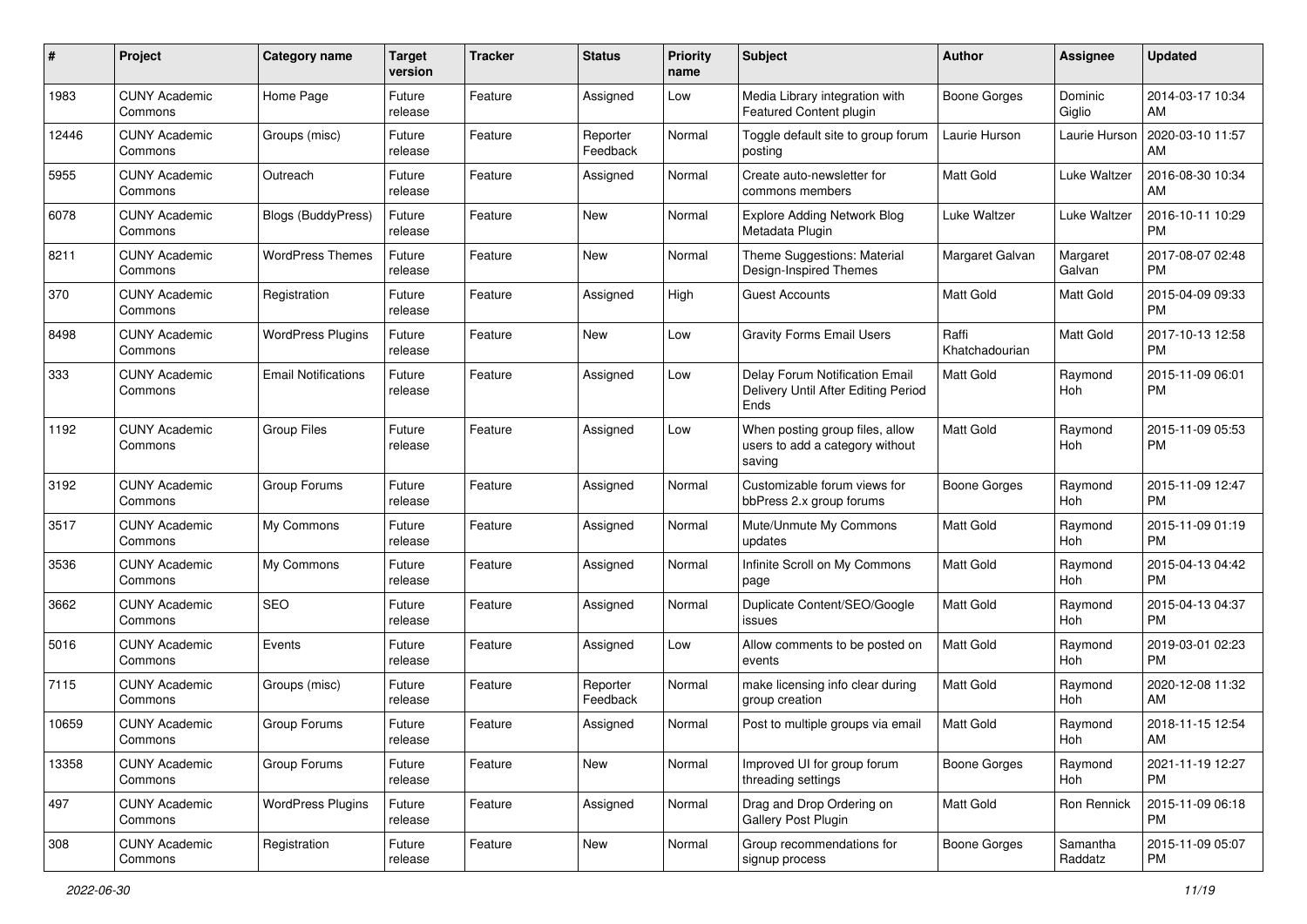| $\#$  | Project                         | <b>Category name</b>   | <b>Target</b><br>version | <b>Tracker</b> | <b>Status</b>        | <b>Priority</b><br>name | <b>Subject</b>                                                                                                                                        | <b>Author</b>     | Assignee            | <b>Updated</b>                |
|-------|---------------------------------|------------------------|--------------------------|----------------|----------------------|-------------------------|-------------------------------------------------------------------------------------------------------------------------------------------------------|-------------------|---------------------|-------------------------------|
| 310   | <b>CUNY Academic</b><br>Commons | BuddyPress (misc)      | Future<br>release        | Feature        | Assigned             | Low                     | <b>Friend Request Email</b>                                                                                                                           | <b>Matt Gold</b>  | Samantha<br>Raddatz | 2015-11-09 05:08<br><b>PM</b> |
| 481   | <b>CUNY Academic</b><br>Commons | Groups (misc)          | Future<br>release        | Feature        | Assigned             | Normal                  | ability to archive inactive groups<br>and blogs                                                                                                       | Michael Mandiberg | Samantha<br>Raddatz | 2015-11-09 05:56<br><b>PM</b> |
| 653   | <b>CUNY Academic</b><br>Commons | Group Blogs            | Future<br>release        | Feature        | Assigned             | Normal                  | Redesign Integration of Groups<br>and Blogs                                                                                                           | Matt Gold         | Samantha<br>Raddatz | 2015-11-09 05:40<br><b>PM</b> |
| 1105  | <b>CUNY Academic</b><br>Commons | WordPress (misc)       | Future<br>release        | Feature        | Assigned             | Normal                  | Rephrase Blog Privacy Options                                                                                                                         | Matt Gold         | Samantha<br>Raddatz | 2015-11-09 06:19<br><b>PM</b> |
| 1456  | <b>CUNY Academic</b><br>Commons | Group Invitations      | Future<br>release        | Feature        | Reporter<br>Feedback | Low                     | Invite to Group Button from Profile<br>Field                                                                                                          | <b>Matt Gold</b>  | Samantha<br>Raddatz | 2015-11-09 05:59<br><b>PM</b> |
| 3458  | <b>CUNY Academic</b><br>Commons | Groups (misc)          | Future<br>release        | Feature        | Assigned             | Normal                  | Filter Members of Group by<br>Campus                                                                                                                  | Michael Smith     | Samantha<br>Raddatz | 2014-09-26 08:32<br><b>PM</b> |
| 3473  | <b>CUNY Academic</b><br>Commons | <b>User Experience</b> | Future<br>release        | Feature        | Assigned             | Normal                  | Commons profile: Add help info<br>about "Positions" replacing "title"                                                                                 | Keith Miyake      | Samantha<br>Raddatz | 2015-11-09 02:28<br><b>PM</b> |
| 5050  | <b>CUNY Academic</b><br>Commons | Social Paper           | Future<br>release        | Feature        | <b>New</b>           | Low                     | Making comments visible in SP<br>editing mode (SP suggestion #1)                                                                                      | Marilyn Weber     | Samantha<br>Raddatz | 2019-09-17 11:10<br><b>PM</b> |
| 5053  | <b>CUNY Academic</b><br>Commons | Social Paper           | Future<br>release        | Feature        | <b>New</b>           | Low                     | Scrollable menu to add readers<br>(SP suggestion #4)                                                                                                  | Marilyn Weber     | Samantha<br>Raddatz | 2016-04-21 05:21<br><b>PM</b> |
| 5058  | <b>CUNY Academic</b><br>Commons | Social Paper           | Future<br>release        | Feature        | <b>New</b>           | Low                     | Can there be a clearer signal that<br>even when comments have<br>already been made you add<br>comments by clicking on the side?<br>(SP suggestion #5) | Marilyn Weber     | Samantha<br>Raddatz | 2016-02-11 10:24<br><b>PM</b> |
| 5225  | <b>CUNY Academic</b><br>Commons | Registration           | Future<br>release        | Feature        | Assigned             | Normal                  | On-boarding Issues                                                                                                                                    | Luke Waltzer      | Samantha<br>Raddatz | 2016-02-12 02:58<br><b>PM</b> |
| 5397  | <b>CUNY Academic</b><br>Commons | Social Paper           | Future<br>release        | Feature        | <b>New</b>           | Normal                  | frustrating to have to<br>enable/disable in SP                                                                                                        | Marilyn Weber     | Samantha<br>Raddatz | 2016-04-20 03:39<br><b>PM</b> |
| 14787 | <b>CUNY Academic</b><br>Commons | <b>Plugin Packages</b> | Future<br>release        | Feature        | New                  | Normal                  | Creating a "Design" plugin<br>package                                                                                                                 | Laurie Hurson     | scott voth          | 2022-04-27 04:56<br><b>PM</b> |
| 4635  | <b>CUNY Academic</b><br>Commons | Authentication         | Future<br>release        | Feature        | New                  | Normal                  | Allow non-WP authentication                                                                                                                           | Boone Gorges      | Sonja Leix          | 2019-03-01 02:05<br><b>PM</b> |
| 11789 | <b>CUNY Academic</b><br>Commons | Courses                | Future<br>release        | Feature        | New                  | Normal                  | Ability to remove item from<br>Courses list                                                                                                           | Laurie Hurson     | Sonja Leix          | 2019-09-24 12:28<br><b>PM</b> |
| 11834 | <b>CUNY Academic</b><br>Commons | <b>Group Files</b>     | Future<br>release        | Feature        | New                  | Normal                  | Improved tools for managing<br>group file folders                                                                                                     | Boone Gorges      | Sonja Leix          | 2019-09-06 03:55<br><b>PM</b> |
| 5316  | <b>CUNY Academic</b><br>Commons | <b>User Experience</b> | Future<br>release        | Feature        | Assigned             | Normal                  | Prompt user email address<br>updates                                                                                                                  | <b>Matt Gold</b>  | Stephen Real        | 2016-12-21 03:30<br><b>PM</b> |
| 1423  | <b>CUNY Academic</b><br>Commons | BuddyPress (misc)      | Future<br>release        | Feature        | Assigned             | Low                     | Show an avatar for pingback<br>comment activity items                                                                                                 | Boone Gorges      | <b>Tahir Butt</b>   | 2016-10-24 12:03<br><b>PM</b> |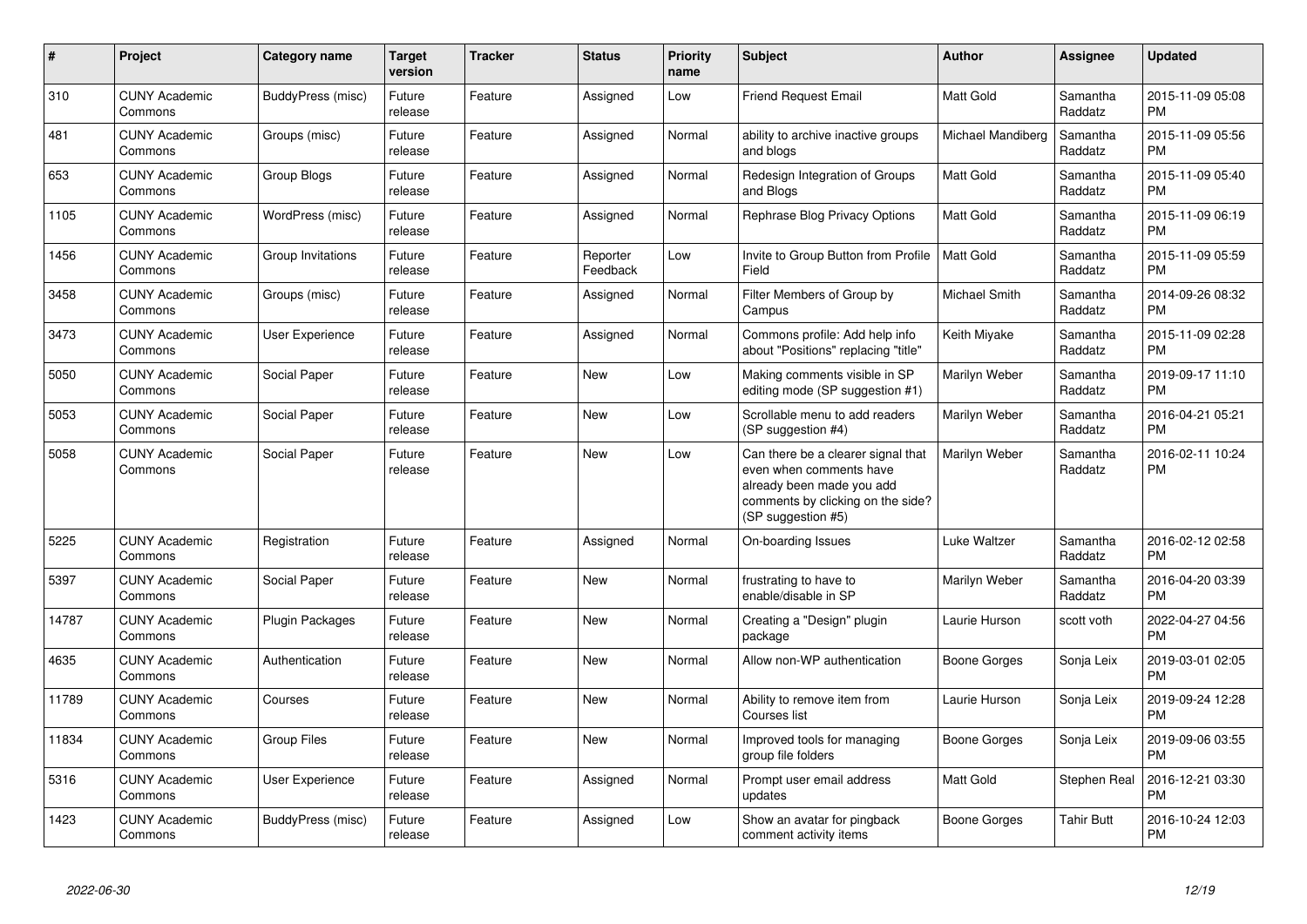| #     | Project                         | Category name                         | <b>Target</b><br>version | <b>Tracker</b> | <b>Status</b>        | <b>Priority</b><br>name | <b>Subject</b>                                                                        | Author                  | <b>Assignee</b>     | <b>Updated</b>                |
|-------|---------------------------------|---------------------------------------|--------------------------|----------------|----------------------|-------------------------|---------------------------------------------------------------------------------------|-------------------------|---------------------|-------------------------------|
| 3090  | <b>CUNY Academic</b><br>Commons | Twitter page                          | Future<br>release        | Feature        | Assigned             | Normal                  | Prevent Retweets from showing<br>up on Commons twitter page                           | <b>Matt Gold</b>        | <b>Tahir Butt</b>   | 2016-10-24 11:31<br>AM        |
| 6426  | <b>CUNY Academic</b><br>Commons | Spam/Spam<br>Prevention               | Future<br>release        | Feature        | Assigned             | Normal                  | Force captcha on all comments?                                                        | <b>Matt Gold</b>        | <b>Tahir Butt</b>   | 2016-10-24 02:06<br><b>PM</b> |
| 5581  | <b>CUNY Academic</b><br>Commons | Analytics                             | Future<br>release        | Feature        | Assigned             | Normal                  | <b>Explore alternatives to Google</b><br>Analytics                                    | <b>Matt Gold</b>        | Valerie<br>Townsend | 2020-04-17 03:12<br><b>PM</b> |
| 11077 | <b>CUNY Academic</b><br>Commons | Events                                | Not tracked              | Feature        | Reporter<br>Feedback | Normal                  | Show event category description<br>in event list view                                 | Raffi<br>Khatchadourian |                     | 2019-02-12 10:38<br><b>PM</b> |
| 13912 | <b>CUNY Academic</b><br>Commons |                                       | Not tracked              | Feature        | Hold                 | Low                     | posting "missed schedule"                                                             | Marilyn Weber           |                     | 2021-02-23 10:46<br>AM        |
| 15923 | <b>CUNY Academic</b><br>Commons |                                       | Not tracked              | Feature        | Reporter<br>Feedback | Normal                  | <b>Bellows Plugin Adjustments</b>                                                     | Laurie Hurson           |                     | 2022-04-20 10:10<br>AM        |
| 3230  | <b>CUNY Academic</b><br>Commons | <b>Internal Tools and</b><br>Workflow | Not tracked              | Feature        | Assigned             | High                    | Scripts for quicker<br>provisioning/updating of<br>development environments           | <b>Boone Gorges</b>     | Boone<br>Gorges     | 2016-01-26 04:54<br><b>PM</b> |
| 3615  | <b>CUNY Academic</b><br>Commons | Redmine                               | Not tracked              | Feature        | New                  | Low                     | Create Redmine issues via email                                                       | Dominic Giglio          | Boone<br>Gorges     | 2017-11-16 11:36<br>AM        |
| 12911 | <b>CUNY Academic</b><br>Commons |                                       | Not tracked              | Feature        | <b>New</b>           | Normal                  | Block access to xmlrpc.php based<br>on User-Agent                                     | <b>Boone Gorges</b>     | Boone<br>Gorges     | 2020-06-09 05:12<br><b>PM</b> |
| 11517 | <b>CUNY Academic</b><br>Commons |                                       | Not tracked              | Feature        | Assigned             | Normal                  | wp-accessibility plugin should not<br>strip 'target=" blank" by default               | Boone Gorges            | Laurie Hurson       | 2019-09-24 09:57<br>AM        |
| 7828  | <b>CUNY Academic</b><br>Commons |                                       | Not tracked              | Feature        | Assigned             | Normal                  | Theme Assessment 2017                                                                 | Margaret Galvan         | Margaret<br>Galvan  | 2017-05-02 10:41<br><b>PM</b> |
| 8837  | <b>CUNY Academic</b><br>Commons |                                       | Not tracked              | Feature        | Assigned             | Normal                  | Create a form to request info from<br>people requesting premium<br>themes and plugins | <b>Matt Gold</b>        | Marilyn<br>Weber    | 2017-11-14 03:35<br><b>PM</b> |
| 9420  | <b>CUNY Academic</b><br>Commons | cuny.is                               | Not tracked              | Feature        | New                  | Normal                  | Request for http://cuny.is/streams                                                    | Raffi<br>Khatchadourian | Marilyn<br>Weber    | 2018-04-02 10:08<br>AM        |
| 3657  | <b>CUNY Academic</b><br>Commons | WordPress (misc)                      | Not tracked              | Feature        | New                  | Normal                  | Create alert for GC email<br>addresses                                                | <b>Matt Gold</b>        | Matt Gold           | 2016-04-14 11:29<br><b>PM</b> |
| 8898  | <b>CUNY Academic</b><br>Commons | Social Paper                          | Not tracked              | Feature        | Assigned             | Normal                  | Usage data on docs and social<br>paper                                                | <b>Matt Gold</b>        | Matt Gold           | 2017-11-16 11:32<br>AM        |
| 8902  | <b>CUNY Academic</b><br>Commons | Design                                | Not tracked              | Feature        | Assigned             | Normal                  | Report back on research on<br><b>BuddyPress themes</b>                                | <b>Matt Gold</b>        | Michael Smith       | 2017-11-10 12:31<br><b>PM</b> |
| 8976  | <b>CUNY Academic</b><br>Commons | Reply By Email                        | Not tracked              | Feature        | Assigned             | Normal                  | Package RBE new topics posting?                                                       | Matt Gold               | Raymond<br>Hoh      | 2017-12-04 02:34<br><b>PM</b> |
| 6115  | <b>CUNY Academic</b><br>Commons | Publicity                             | Not tracked              | Feature        | Assigned             | Normal                  | create digital signage for GC                                                         | <b>Matt Gold</b>        | scott voth          | 2016-10-11 10:09<br>PM        |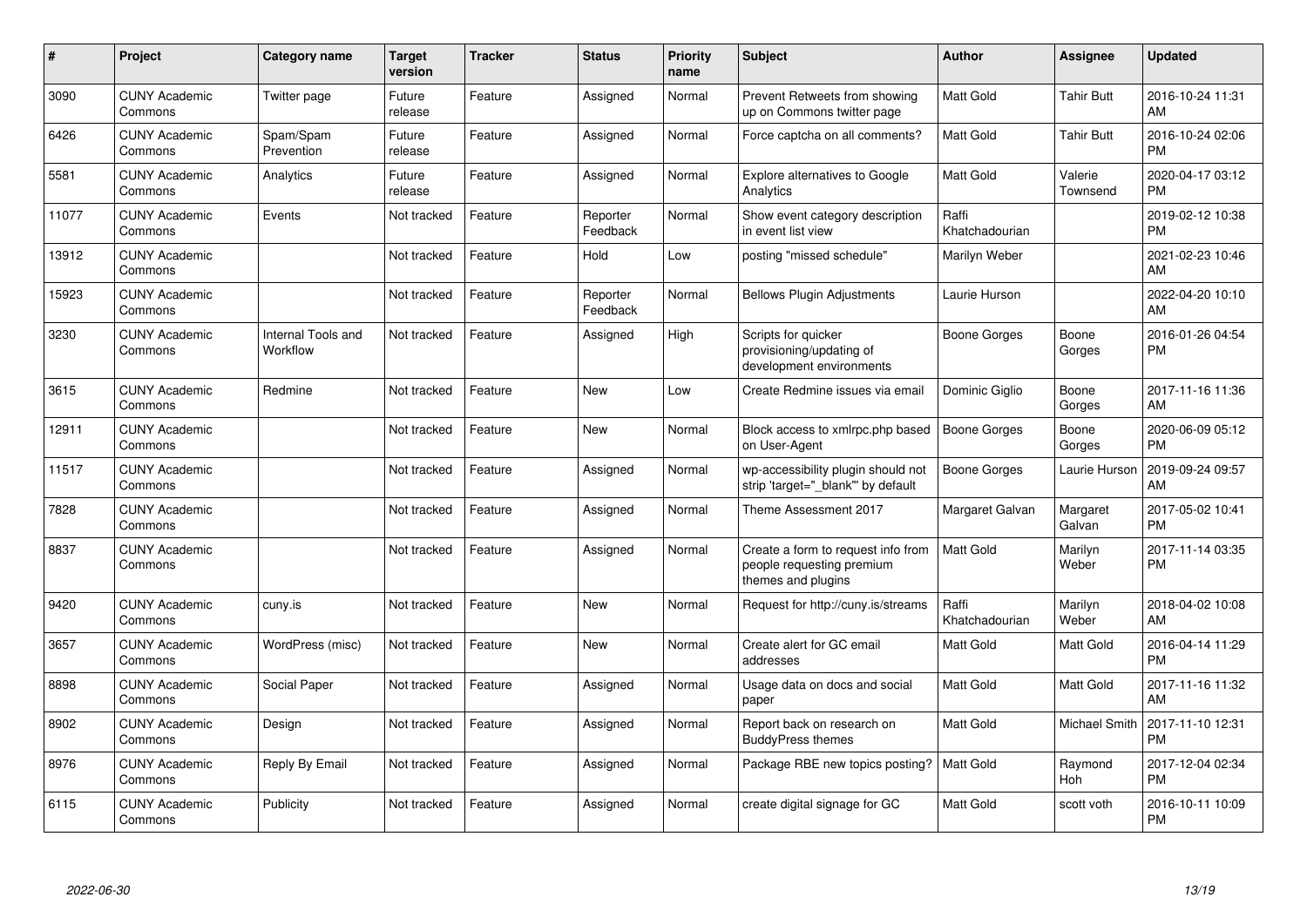| #     | Project                         | Category name            | <b>Target</b><br>version | <b>Tracker</b> | <b>Status</b>        | <b>Priority</b><br>name | <b>Subject</b>                                                                                                                               | Author                 | <b>Assignee</b>       | <b>Updated</b>                |
|-------|---------------------------------|--------------------------|--------------------------|----------------|----------------------|-------------------------|----------------------------------------------------------------------------------------------------------------------------------------------|------------------------|-----------------------|-------------------------------|
| 9908  | <b>CUNY Academic</b><br>Commons |                          | Not tracked              | Feature        | <b>New</b>           | Normal                  | Is it possible to send email<br>updates to users (or an email<br>address not on the list) for only a<br>single page AFTER being<br>prompted? | <b>Michael Shields</b> | scott voth            | 2018-06-11 01:34<br><b>PM</b> |
| 14394 | <b>CUNY Academic</b><br>Commons |                          | Not tracked              | Feature        | <b>New</b>           | Normal                  | Commons News Site - redesign                                                                                                                 | scott voth             | scott voth            | 2021-09-14 10:46<br>AM        |
| 9643  | <b>CUNY Academic</b><br>Commons | Publicity                | Not tracked              | Feature        | <b>New</b>           | Normal                  | Create a page on the Commons<br>for logos etc.                                                                                               | Stephen Real           | Stephen Real          | 2018-04-24 10:53<br>AM        |
| 5679  | <b>CUNY Academic</b><br>Commons | Analytics                | Not tracked              | Feature        | <b>New</b>           | Normal                  | Logged In Users for GA                                                                                                                       | Valerie Townsend       | Valerie<br>Townsend   | 2016-06-11 09:49<br>AM        |
| 11496 | <b>CUNY Academic</b><br>Commons | <b>Public Portfolio</b>  | 1.15.2                   | Support        | <b>New</b>           | Normal                  | Replace Twitter Icon on Member<br>Portfolio page                                                                                             | scott voth             | Boone<br>Gorges       | 2019-06-06 01:03<br><b>PM</b> |
| 15169 | <b>CUNY Academic</b><br>Commons |                          | 2.0.3                    | Support        | Reporter<br>Feedback | Normal                  | new Prelude website zipfiles for<br>custom theme and other files.                                                                            | Marilyn Weber          |                       | 2022-06-29 11:32<br><b>AM</b> |
| 15655 | <b>CUNY Academic</b><br>Commons |                          | 2.0.3                    | Support        | Reporter<br>Feedback | Normal                  | Event Aggregator plugin?                                                                                                                     | Marilyn Weber          |                       | 2022-06-29 11:32<br>AM        |
| 14784 | <b>CUNY Academic</b><br>Commons |                          |                          | Support        | Reporter<br>Feedback | Normal                  | User report of logo problem when<br>using Customizer theme                                                                                   | Marilyn Weber          |                       | 2021-09-17 10:25<br>AM        |
| 15045 | <b>CUNY Academic</b><br>Commons |                          |                          | Support        | <b>New</b>           | Normal                  | no result for KCeL in the search<br>box on the commons                                                                                       | Marilyn Weber          |                       | 2021-12-10 11:29<br>AM        |
| 15260 | <b>CUNY Academic</b><br>Commons |                          |                          | Support        | Reporter<br>Feedback | Normal                  | Diacritical markings   European<br><b>Stages</b>                                                                                             | Marilyn Weber          |                       | 2022-02-04 08:16<br>AM        |
| 15370 | <b>CUNY Academic</b><br>Commons |                          |                          | Support        | Reporter<br>Feedback | Normal                  | All-in-One Event Calendar?                                                                                                                   | Marilyn Weber          |                       | 2022-02-17 11:03<br>AM        |
| 15565 | <b>CUNY Academic</b><br>Commons |                          |                          | Support        | New                  | Normal                  | Events - send updates to an email<br>listserv                                                                                                | Marilyn Weber          |                       | 2022-03-10 01:06<br><b>PM</b> |
| 15685 | <b>CUNY Academic</b><br>Commons |                          |                          | Support        | <b>New</b>           | High                    | problem with chrome?                                                                                                                         | Marilyn Weber          |                       | 2022-04-25 03:40<br><b>PM</b> |
| 16099 | <b>CUNY Academic</b><br>Commons |                          |                          | Support        | Reporter<br>Feedback | Normal                  | request for Newsletter Glue                                                                                                                  | Marilyn Weber          |                       | 2022-05-13 12:14<br><b>PM</b> |
| 15767 | <b>CUNY Academic</b><br>Commons | WordPress (misc)         |                          | Support        | <b>New</b>           | Normal                  | Site loading slowly                                                                                                                          | scott voth             | Boone<br>Gorges       | 2022-04-04 08:56<br><b>PM</b> |
| 16110 | <b>CUNY Academic</b><br>Commons |                          |                          | Support        | Reporter<br>Feedback | Normal                  | remove Creative Commons<br>license from pages?                                                                                               | Marilyn Weber          | Raymond<br><b>Hoh</b> | 2022-05-17 06:11<br><b>PM</b> |
| 13946 | <b>CUNY Academic</b><br>Commons | <b>WordPress Plugins</b> | 2.1.0                    | Support        | Assigned             | Normal                  | Custom Embed handler For<br>OneDrive files                                                                                                   | scott voth             | Raymond<br>Hoh        | 2022-05-26 10:46<br>AM        |
| 11788 | <b>CUNY Academic</b><br>Commons | <b>WordPress Plugins</b> | Future<br>release        | Support        | Reporter<br>Feedback | Normal                  | Plugin Request - Browse Aloud                                                                                                                | scott voth             |                       | 2019-09-24 08:42<br>AM        |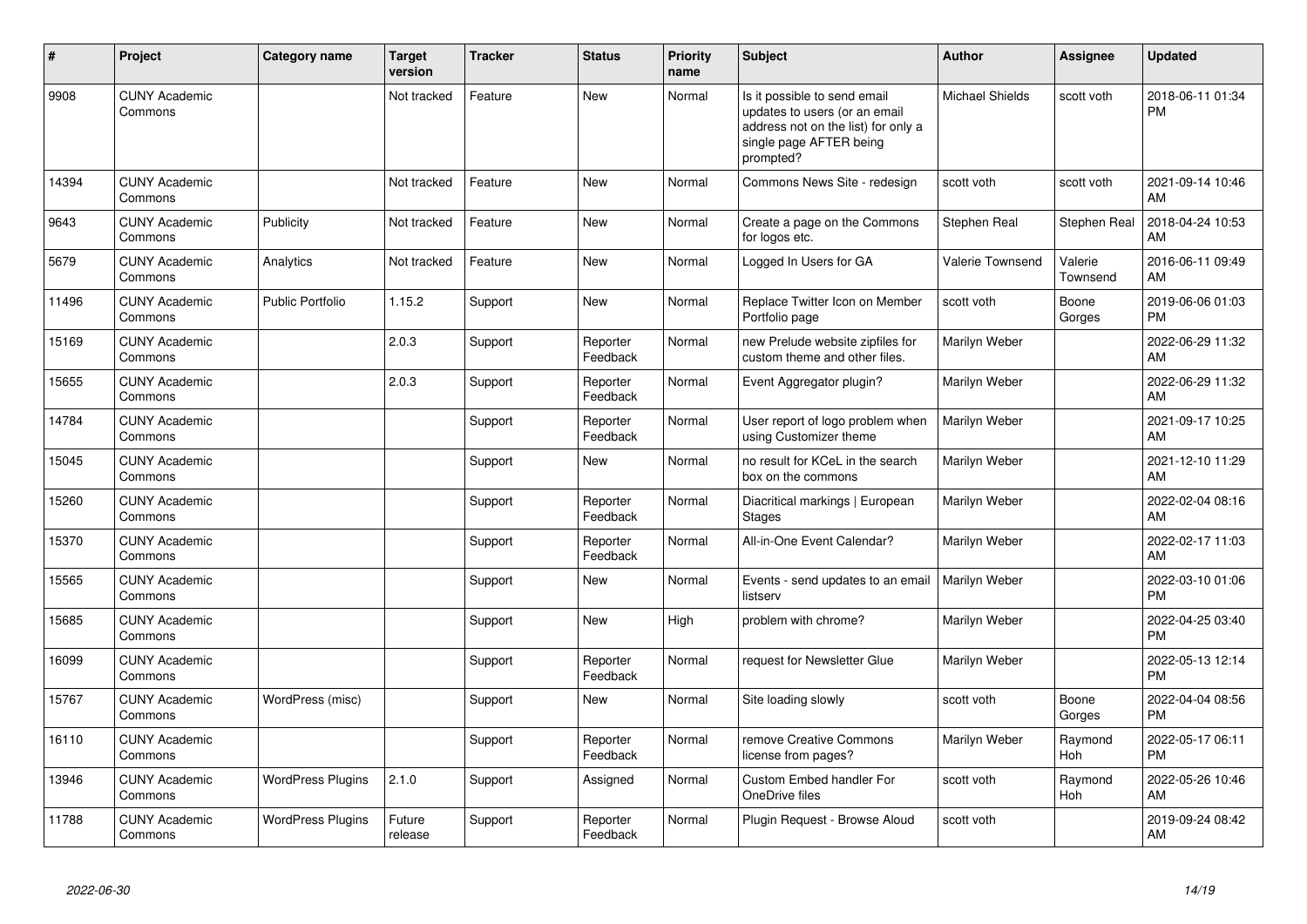| $\#$  | <b>Project</b>                  | Category name            | <b>Target</b><br>version | <b>Tracker</b> | <b>Status</b>        | <b>Priority</b><br>name | <b>Subject</b>                                                   | <b>Author</b> | Assignee         | <b>Updated</b>                |
|-------|---------------------------------|--------------------------|--------------------------|----------------|----------------------|-------------------------|------------------------------------------------------------------|---------------|------------------|-------------------------------|
| 9207  | <b>CUNY Academic</b><br>Commons |                          | Future<br>release        | Support        | Reporter<br>Feedback | Normal                  | display dashboards made in<br>Tableau?                           | Marilyn Weber | Boone<br>Gorges  | 2018-04-10 10:42<br>AM        |
| 9211  | <b>CUNY Academic</b><br>Commons | <b>WordPress Plugins</b> | Future<br>release        | Support        | Reporter<br>Feedback | Normal                  | Auto-Role Setting in Forum Plugin<br>Causing Some Confusion      | Luke Waltzer  | Boone<br>Gorges  | 2018-03-13 11:44<br>AM.       |
| 3492  | <b>CUNY Academic</b><br>Commons | <b>WordPress Themes</b>  | Future<br>release        | Support        | Assigned             | Normal                  | Add CBOX theme to the<br>Commons                                 | scott voth    | Raymond<br>Hoh   | 2014-10-08 05:55<br><b>PM</b> |
| 5826  | <b>CUNY Academic</b><br>Commons | <b>WordPress Plugins</b> | Future<br>release        | Support        | Reporter<br>Feedback | Normal                  | <b>Remove Subscription Options</b><br>plugin from directory      | Sarah Morgano | Sarah<br>Morgano | 2016-10-21 04:14<br><b>PM</b> |
| 10273 | <b>CUNY Academic</b><br>Commons | Registration             | Not tracked              | Support        | Reporter<br>Feedback | Normal                  | users combining CF and campus<br>address                         | Marilyn Weber |                  | 2019-09-18 10:58<br>AM        |
| 10657 | <b>CUNY Academic</b><br>Commons |                          | Not tracked              | Support        | Reporter<br>Feedback | Normal                  | child theme problems                                             | Marilyn Weber |                  | 2018-11-08 01:19<br><b>PM</b> |
| 10982 | <b>CUNY Academic</b><br>Commons | Domain Mapping           | Not tracked              | Support        | Reporter<br>Feedback | Normal                  | <b>CNAME</b> question                                            | scott voth    |                  | 2019-01-22 04:29<br><b>PM</b> |
| 11509 | <b>CUNY Academic</b><br>Commons |                          | Not tracked              | Support        | Reporter<br>Feedback | Normal                  | deleted Page causing a Menu<br>problem?                          | Marilyn Weber |                  | 2019-06-04 09:54<br>AM        |
| 11519 | <b>CUNY Academic</b><br>Commons |                          | Not tracked              | Support        | Assigned             | Normal                  | comment option not appearing                                     | Marilyn Weber |                  | 2019-09-24 10:28<br>AM        |
| 11771 | <b>CUNY Academic</b><br>Commons |                          | Not tracked              | Support        | Reporter<br>Feedback | Normal                  | post displays in sections                                        | Marilyn Weber |                  | 2019-08-20 10:34<br>AM        |
| 11787 | <b>CUNY Academic</b><br>Commons |                          | Not tracked              | Support        | Reporter<br>Feedback | Normal                  | automated comments notifications<br>on ZenDesk                   | Marilyn Weber |                  | 2019-08-26 06:18<br><b>PM</b> |
| 11848 | <b>CUNY Academic</b><br>Commons |                          | Not tracked              | Support        | Hold                 | Normal                  | a Dean of Faculty wants to share<br>a large file                 | Marilyn Weber |                  | 2019-09-24 08:44<br><b>AM</b> |
| 12328 | <b>CUNY Academic</b><br>Commons |                          | Not tracked              | Support        | New                  | Normal                  | Sign up Code for Non-CUNY<br>Faculty                             | Laurie Hurson |                  | 2020-01-28 10:25<br><b>AM</b> |
| 12350 | <b>CUNY Academic</b><br>Commons | Blogs (BuddyPress)       | Not tracked              | Support        | Reporter<br>Feedback | Normal                  | URL creation problem                                             | Marilyn Weber |                  | 2020-02-03 11:27<br>AM.       |
| 12352 | <b>CUNY Academic</b><br>Commons |                          | Not tracked              | Support        | New                  | Normal                  | "posts list" page builder block<br>option                        | Marilyn Weber |                  | 2020-02-03 01:29<br><b>PM</b> |
| 13034 | <b>CUNY Academic</b><br>Commons |                          | Not tracked              | Support        | Reporter<br>Feedback | Normal                  | a site is asking people to join the<br>Commons to get a download | Marilyn Weber |                  | 2020-07-12 07:23<br><b>AM</b> |
| 13255 | <b>CUNY Academic</b><br>Commons |                          | Not tracked              | Support        | Reporter<br>Feedback | Normal                  | Accessibility problems                                           | Marilyn Weber |                  | 2020-09-01 05:48<br><b>PM</b> |
| 13975 | <b>CUNY Academic</b><br>Commons | Social Paper             | Not tracked              | Support        | Reporter<br>Feedback | Normal                  | can't approve comments on Social<br>Paper paper                  | Marilyn Weber |                  | 2021-02-12 09:33<br>AM        |
| 14074 | <b>CUNY Academic</b><br>Commons | WordPress (misc)         | Not tracked              | Support        | Reporter<br>Feedback | Normal                  | page password protection problem                                 | Marilyn Weber |                  | 2021-03-02 11:03<br>AM        |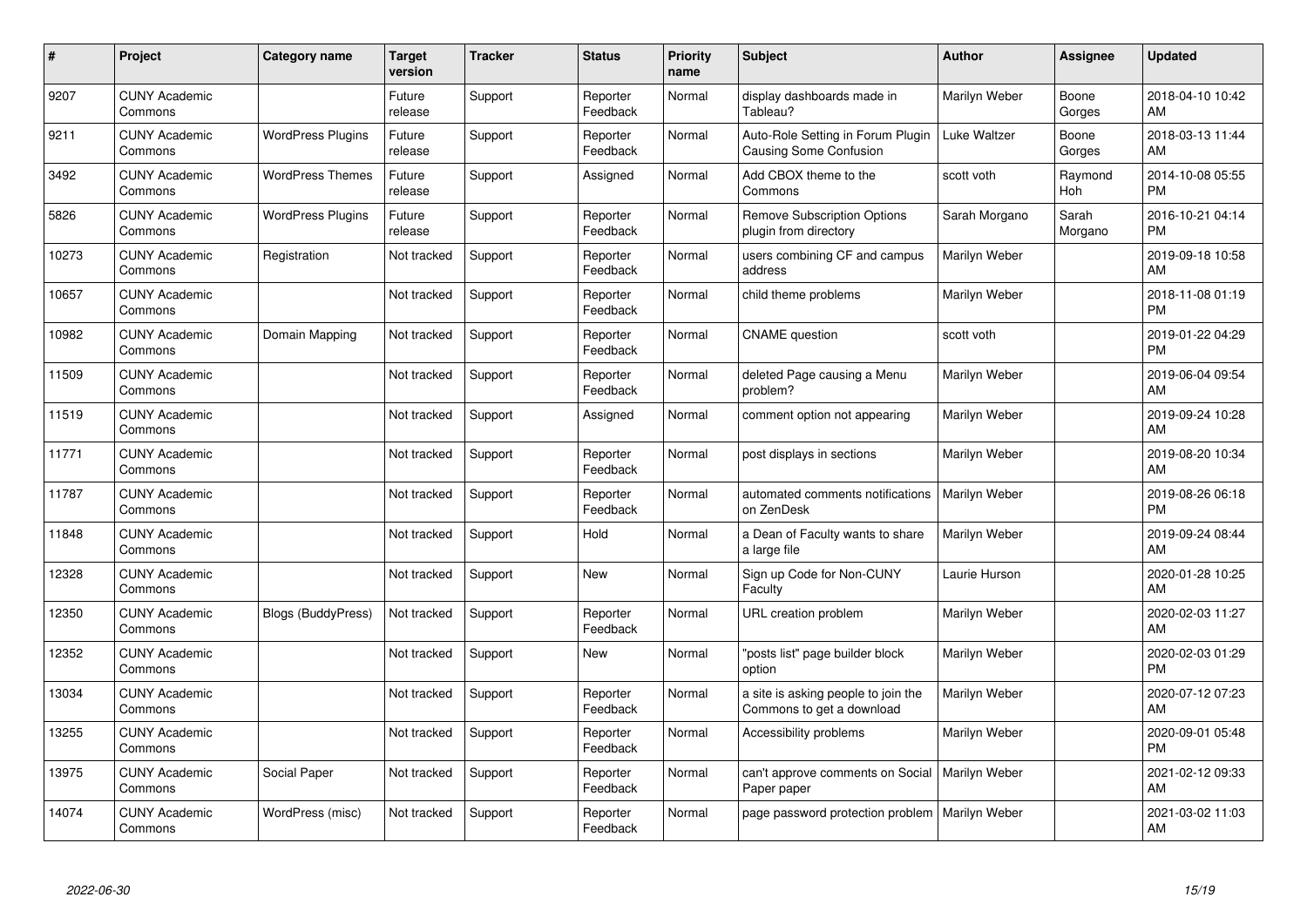| #     | Project                         | <b>Category name</b>     | <b>Target</b><br>version | <b>Tracker</b> | <b>Status</b>        | <b>Priority</b><br>name | <b>Subject</b>                                                    | <b>Author</b>    | <b>Assignee</b>  | <b>Updated</b>                |
|-------|---------------------------------|--------------------------|--------------------------|----------------|----------------------|-------------------------|-------------------------------------------------------------------|------------------|------------------|-------------------------------|
| 14398 | <b>CUNY Academic</b><br>Commons |                          | Not tracked              | Support        | Reporter<br>Feedback | Normal                  | Events plug-in notification problem                               | Marilyn Weber    |                  | 2021-05-11 11:21<br>AM        |
| 14538 | <b>CUNY Academic</b><br>Commons |                          | Not tracked              | Support        | Reporter<br>Feedback | Normal                  | Weebly To Commons                                                 | Laurie Hurson    |                  | 2021-09-14 10:47<br>AM        |
| 14842 | <b>CUNY Academic</b><br>Commons |                          | Not tracked              | Support        | Reporter<br>Feedback | Normal                  | Question about widgets and block<br>editor                        | Gina Cherry      |                  | 2021-10-06 03:01<br><b>PM</b> |
| 14900 | <b>CUNY Academic</b><br>Commons |                          | Not tracked              | Support        | Reporter<br>Feedback | Normal                  | previous theme?                                                   | Marilyn Weber    |                  | 2021-10-25 10:31<br>AM        |
| 14911 | <b>CUNY Academic</b><br>Commons | <b>WordPress Themes</b>  | Not tracked              | Support        | <b>New</b>           | Normal                  | Twentytwentyone theme                                             | Marilyn Weber    |                  | 2021-10-28 10:37<br>AM        |
| 15176 | <b>CUNY Academic</b><br>Commons |                          | Not tracked              | Support        | Reporter<br>Feedback | Normal                  | Archiving Q Writing & Old<br>Wordpress Sites on the Commons       | Laurie Hurson    |                  | 2022-02-08 10:28<br>AM        |
| 15816 | <b>CUNY Academic</b><br>Commons |                          | Not tracked              | Support        | New                  | Normal                  | slow loading at SPS                                               | Marilyn Weber    |                  | 2022-04-05 01:26<br><b>PM</b> |
| 9941  | <b>CUNY Academic</b><br>Commons | Wiki                     | Not tracked              | Support        | Assigned             | Normal                  | Wiki functionality                                                | <b>Matt Gold</b> | Boone<br>Gorges  | 2018-06-26 10:57<br>AM        |
| 11386 | <b>CUNY Academic</b><br>Commons | WordPress - Media        | Not tracked              | Support        | Reporter<br>Feedback | Normal                  | disappearing images                                               | scott voth       | Boone<br>Gorges  | 2019-05-14 10:32<br>AM        |
| 11449 | <b>CUNY Academic</b><br>Commons | WordPress - Media        | Not tracked              | Support        | Reporter<br>Feedback | Normal                  | Cloning Media Library for JITP<br>from Staging to Production Site | Patrick DeDauw   | Boone<br>Gorges  | 2019-05-13 12:00<br><b>PM</b> |
| 12382 | <b>CUNY Academic</b><br>Commons | Membership               | Not tracked              | Support        | New                  | Normal                  | Email request change                                              | Marilyn Weber    | Marilyn<br>Weber | 2020-02-06 12:56<br><b>PM</b> |
| 2175  | <b>CUNY Academic</b><br>Commons | WordPress (misc)         | Not tracked              | Support        | Assigned             | Normal                  | Subscibe 2 vs. Jetpack<br>subscription options                    | local admin      | Matt Gold        | 2016-01-26 04:58<br><b>PM</b> |
| 8607  | <b>CUNY Academic</b><br>Commons |                          | Not tracked              | Support        | New                  | Normal                  | Paypal?                                                           | Marilyn Weber    | Matt Gold        | 2018-05-15 01:37<br><b>PM</b> |
| 10839 | <b>CUNY Academic</b><br>Commons | About page               | Not tracked              | Support        | New                  | Normal                  | <b>Mission Statement Needs</b><br>Revision                        | scott voth       | Matt Gold        | 2018-12-26 10:58<br>AM        |
| 11493 | <b>CUNY Academic</b><br>Commons | Domain Mapping           | Not tracked              | Support        | Reporter<br>Feedback | Normal                  | Domain Mapping Request - Talia<br>Schaffer                        | scott voth       | Matt Gold        | 2019-08-06 08:39<br>AM        |
| 11545 | <b>CUNY Academic</b><br>Commons | <b>WordPress Plugins</b> | Not tracked              | Support        | New                  | Normal                  | <b>Twitter searches in WordPress</b>                              | Gina Cherry      | Matt Gold        | 2019-09-23 01:03<br><b>PM</b> |
| 12484 | <b>CUNY Academic</b><br>Commons |                          | Not tracked              | Support        | Reporter<br>Feedback | Normal                  | Sign up Code for COIL Course<br>starting in March                 | Laurie Hurson    | Matt Gold        | 2020-03-02 02:26<br><b>PM</b> |
| 9729  | <b>CUNY Academic</b><br>Commons | <b>SEO</b>               | Not tracked              | Support        | New                  | Normal                  | 503 Errors showing on<br>newlaborforum.cuny.edu                   | Diane Krauthamer | Raymond<br>Hoh   | 2018-05-22 04:48<br><b>PM</b> |
| 11149 | <b>CUNY Academic</b><br>Commons |                          | Not tracked              | Support        | Reporter<br>Feedback | Normal                  | comments getting blocked                                          | Marilyn Weber    | Raymond<br>Hoh   | 2019-03-26 11:40<br>AM        |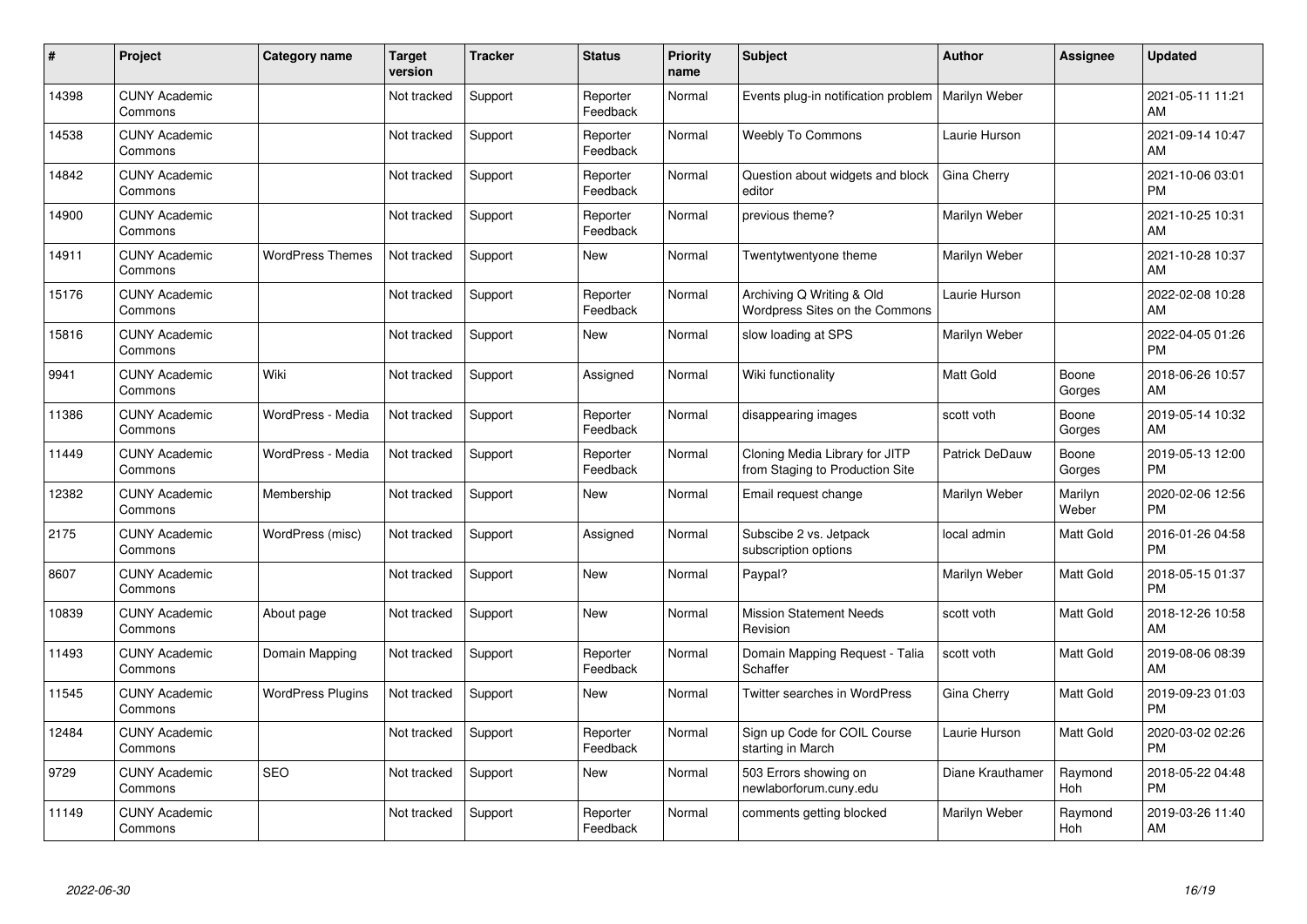| #     | <b>Project</b>                  | Category name            | <b>Target</b><br>version | <b>Tracker</b> | <b>Status</b>        | <b>Priority</b><br>name | <b>Subject</b>                                                                            | <b>Author</b>    | Assignee            | <b>Updated</b>                |
|-------|---------------------------------|--------------------------|--------------------------|----------------|----------------------|-------------------------|-------------------------------------------------------------------------------------------|------------------|---------------------|-------------------------------|
| 11624 | <b>CUNY Academic</b><br>Commons | WordPress (misc)         | Not tracked              | Support        | New                  | Normal                  | Change pages into posts or swap<br>database for a Commons site?                           | Stephen Klein    | Raymond<br>Hoh      | 2019-07-09 11:04<br>AM        |
| 12004 | <b>CUNY Academic</b><br>Commons |                          | Not tracked              | Support        | Reporter<br>Feedback | Normal                  | Notifications for spam blog<br>comments                                                   | Gina Cherry      | Raymond<br>Hoh      | 2019-11-01 12:05<br><b>PM</b> |
| 12741 | <b>CUNY Academic</b><br>Commons | <b>WordPress Plugins</b> | Not tracked              | Support        | Reporter<br>Feedback | Normal                  | Tableau Public Viz Block                                                                  | Marilyn Weber    | Raymond<br>Hoh      | 2020-05-12 11:00<br>AM        |
| 13286 | <b>CUNY Academic</b><br>Commons |                          | Not tracked              | Support        | <b>New</b>           | Normal                  | problem connecting with<br><b>WordPress app</b>                                           | Marilyn Weber    | Raymond<br>Hoh      | 2020-09-08 11:16<br>AM        |
| 14983 | <b>CUNY Academic</b><br>Commons | WordPress (misc)         | Not tracked              | Support        | Reporter<br>Feedback | Normal                  | "Read More" tag not working                                                               | Rebecca Krisel   | Raymond<br>Hoh      | 2021-11-23 01:17<br><b>PM</b> |
| 14994 | <b>CUNY Academic</b><br>Commons | cdev.gc.cuny.edu         | Not tracked              | Support        | In Progress          | Normal                  | Clear Cache on CDEV                                                                       | scott voth       | Raymond<br>Hoh      | 2021-12-07 03:51<br><b>PM</b> |
| 4986  | <b>CUNY Academic</b><br>Commons | ZenDesk                  | Not tracked              | Support        | Assigned             | Normal                  | Prepare documentation for<br>Zendesk re web widget                                        | <b>Matt Gold</b> | Samantha<br>Raddatz | 2016-02-25 03:09<br><b>PM</b> |
| 636   | <b>CUNY Academic</b><br>Commons | WordPress (misc)         | Not tracked              | Support        | Assigned             | Normal                  | Create Lynda.com-like Table of<br><b>Contents for Prospective Tutorial</b><br>Screencasts | <b>Matt Gold</b> | scott voth          | 2016-02-23 03:12<br><b>PM</b> |
| 11883 | <b>CUNY Academic</b><br>Commons | Help/Codex               | Not tracked              | Support        | New                  | Normal                  | Need Embedding Help Page<br>Update (Tableau)                                              | Anthony Wheeler  | scott voth          | 2019-09-24 08:49<br>AM        |
| 12247 | <b>CUNY Academic</b><br>Commons | Publicity                | Not tracked              | Support        | New                  | Normal                  | <b>Screenshot of First Commons</b><br>Homepage                                            | scott voth       | scott voth          | 2020-01-14 12:08<br><b>PM</b> |
| 4070  | <b>CUNY Academic</b><br>Commons | Analytics                | Not tracked              | Support        | Assigned             | Normal                  | Request for JITP site analytics                                                           | Matt Gold        | Seth Persons        | 2016-02-23 03:09<br><b>PM</b> |
| 8666  | <b>CUNY Academic</b><br>Commons | Teaching                 | Not tracked              | Documentation  | Assigned             | Normal                  | Create Teaching on the Commons<br>Resource Page                                           | Matt Gold        | Laurie Hurson       | 2019-09-23 03:16<br><b>PM</b> |
| 2666  | <b>CUNY Academic</b><br>Commons | About page               | Not tracked              | Documentation  | Assigned             | Normal                  | <b>Update About Text</b>                                                                  | Chris Stein      | Luke Waltzer        | 2016-03-04 11:19<br>AM        |
| 12392 | <b>CUNY Academic</b><br>Commons | Help/Codex               | Not tracked              | Documentation  | <b>New</b>           | Normal                  | <b>Updates to Common Commons</b><br>Questions on Help Page                                | scott voth       | Margaret<br>Galvan  | 2020-02-11 10:53<br>AM        |
| 3524  | <b>CUNY Academic</b><br>Commons | Documentation            | Not tracked              | Documentation  | Assigned             | Normal                  | Post describing all you can do<br>when starting up a new blog/group                       | <b>Matt Gold</b> | scott voth          | 2014-10-04 12:56<br><b>PM</b> |
| 3565  | <b>CUNY Academic</b><br>Commons | My Commons               | Not tracked              | Documentation  | New                  | Normal                  | Load Newest inconsistencies                                                               | Chris Stein      | scott voth          | 2015-11-09 01:16<br><b>PM</b> |
| 9015  | <b>CUNY Academic</b><br>Commons | Groups (misc)            | Not tracked              | Outreach       | Assigned             | Normal                  | Email group admins the email<br>addresses of their groups                                 | <b>Matt Gold</b> | Matt Gold           | 2018-01-02 09:54<br>AM        |
| 3369  | <b>CUNY Academic</b><br>Commons | Reply By Email           | Not tracked              | Outreach       | Hold                 | Normal                  | Release reply by email to WP<br>plugin directory                                          | <b>Matt Gold</b> | Raymond<br>Hoh      | 2016-03-01 12:46<br><b>PM</b> |
| 3509  | <b>CUNY Academic</b><br>Commons | Publicity                | 1.7                      | Publicity      | <b>New</b>           | Normal                  | Create 1.7 digital signage imagery                                                        | Micki Kaufman    | Marilyn<br>Weber    | 2014-10-01 12:40<br><b>PM</b> |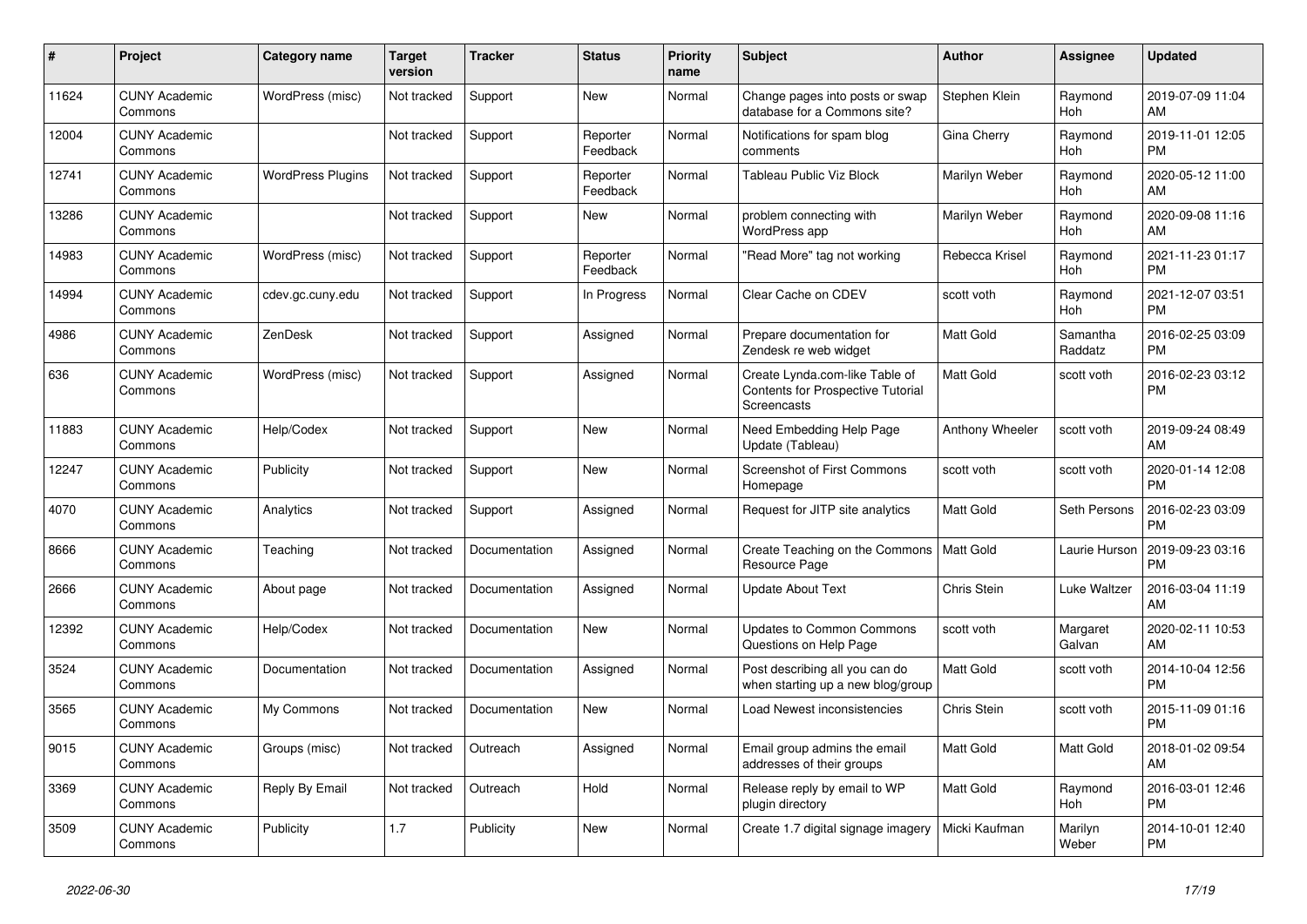| #     | <b>Project</b>                  | Category name    | <b>Target</b><br>version | <b>Tracker</b> | <b>Status</b>        | <b>Priority</b><br>name | <b>Subject</b>                                                                       | <b>Author</b>           | Assignee            | <b>Updated</b>                |
|-------|---------------------------------|------------------|--------------------------|----------------|----------------------|-------------------------|--------------------------------------------------------------------------------------|-------------------------|---------------------|-------------------------------|
| 3506  | <b>CUNY Academic</b><br>Commons | Publicity        | 1.7                      | Publicity      | New                  | Normal                  | Prepare 1.7 email messaging                                                          | Micki Kaufman           | Micki<br>Kaufman    | 2014-10-01 12:36<br><b>PM</b> |
| 3510  | <b>CUNY Academic</b><br>Commons | Publicity        | 1.7                      | Publicity      | Assigned             | Normal                  | Post on the News Blog re: 'My<br>Commons'                                            | Micki Kaufman           | Sarah<br>Morgano    | 2014-10-15 11:18<br>AM        |
| 3511  | <b>CUNY Academic</b><br>Commons | Publicity        | 1.7                      | Publicity      | Assigned             | Normal                  | Social media for 1.7                                                                 | Micki Kaufman           | Sarah<br>Morgano    | 2014-10-14 03:32<br><b>PM</b> |
| 6014  | <b>CUNY Academic</b><br>Commons | Publicity        | Future<br>release        | Publicity      | Reporter<br>Feedback | Normal                  | Google search listing                                                                | <b>Matt Gold</b>        | Boone<br>Gorges     | 2016-09-21 03:48<br><b>PM</b> |
| 14504 | <b>CUNY Academic</b><br>Commons |                  | Not tracked              | Publicity      | Reporter<br>Feedback | Normal                  | Adding showcases to home page<br>menu                                                | Laurie Hurson           | Boone<br>Gorges     | 2022-01-19 03:26<br><b>PM</b> |
| 14475 | <b>CUNY Academic</b><br>Commons |                  | Not tracked              | Publicity      | New                  | Normal                  | OER Showcase Page                                                                    | Laurie Hurson           | Laurie Hurson       | 2021-09-14 10:46<br>AM        |
| 11393 | <b>CUNY Academic</b><br>Commons |                  | Not tracked              | Publicity      | <b>New</b>           | Normal                  | After 1.15 release, ceate a hero<br>slide and post about adding a site<br>to a group | scott voth              | Patrick<br>Sweeney  | 2019-05-14 10:32<br>AM        |
| 5298  | <b>CUNY Academic</b><br>Commons |                  | Not tracked              | Publicity      | New                  | Normal                  | Survey Pop-Up Text                                                                   | Samantha Raddatz        | Samantha<br>Raddatz | 2016-03-22 12:27<br><b>PM</b> |
| 2612  | <b>CUNY Academic</b><br>Commons |                  | Not tracked              | Publicity      | Assigned             | Normal                  | Pinterest site for the Commons                                                       | local admin             | Sarah<br>Morgano    | 2016-03-04 11:19<br>AM        |
| 6665  | <b>CUNY Academic</b><br>Commons |                  | Not tracked              | Publicity      | <b>New</b>           | Normal                  | Dead Link in 1.10 announcement<br>post                                               | Paige Dupont            | Stephen Real        | 2016-12-01 03:11<br><b>PM</b> |
| 10439 | <b>CUNY Academic</b><br>Commons | Design           | 2.1.0                    | Design/UX      | New                  | Normal                  | Create Style Guide for Commons                                                       | Sonja Leix              | Sara Cannon         | 2022-06-28 01:43<br><b>PM</b> |
| 11843 | <b>CUNY Academic</b><br>Commons | WordPress (misc) | Future<br>release        | Design/UX      | New                  | Normal                  | Tweaking the Gutenberg Editor<br>Interface                                           | Laurie Hurson           |                     | 2022-04-26 12:00<br><b>PM</b> |
| 4592  | <b>CUNY Academic</b><br>Commons | Events           | Future<br>release        | Design/UX      | <b>New</b>           | Normal                  | Event Creation - Venue Dropdown<br>Slow                                              | Samantha Raddatz        | Boone<br>Gorges     | 2015-09-14 04:56<br><b>PM</b> |
| 4903  | <b>CUNY Academic</b><br>Commons | Events           | Future<br>release        | Design/UX      | Assigned             | Normal                  | Improving visual appearance of<br>event calendars                                    | <b>Matt Gold</b>        | Boone<br>Gorges     | 2016-10-13 11:51<br>AM        |
| 5182  | <b>CUNY Academic</b><br>Commons | Social Paper     | Future<br>release        | Design/UX      | New                  | Normal                  | "Publishing" a private paper on<br>social paper?                                     | Raffi<br>Khatchadourian | Boone<br>Gorges     | 2016-10-13 04:12<br><b>PM</b> |
| 860   | <b>CUNY Academic</b><br>Commons | Design           | Future<br>release        | Design/UX      | Assigned             | Normal                  | <b>Standardize Button Treatment</b><br><b>Across the Commons</b>                     | Chris Stein             | <b>Chris Stein</b>  | 2014-05-01 09:45<br>AM        |
| 3059  | <b>CUNY Academic</b><br>Commons | Group Forums     | Future<br>release        | Design/UX      | <b>New</b>           | Normal                  | Forum Post Permissable Content<br><b>Explanatory Text</b>                            | Chris Stein             | Chris Stein         | 2015-04-02 11:27<br>AM        |
| 4225  | <b>CUNY Academic</b><br>Commons | DiRT Integration | Future<br>release        | Design/UX      | New                  | Normal                  | Add information to DIRT page (in<br>Create a Group)                                  | Samantha Raddatz        | Matt Gold           | 2015-06-26 03:14<br><b>PM</b> |
| 6392  | <b>CUNY Academic</b><br>Commons | Group Forums     | Future<br>release        | Design/UX      | Assigned             | Low                     | Composition/Preview Panes in<br>Forum Posts                                          | Luke Waltzer            | Paige Dupont        | 2016-10-21 04:26<br><b>PM</b> |